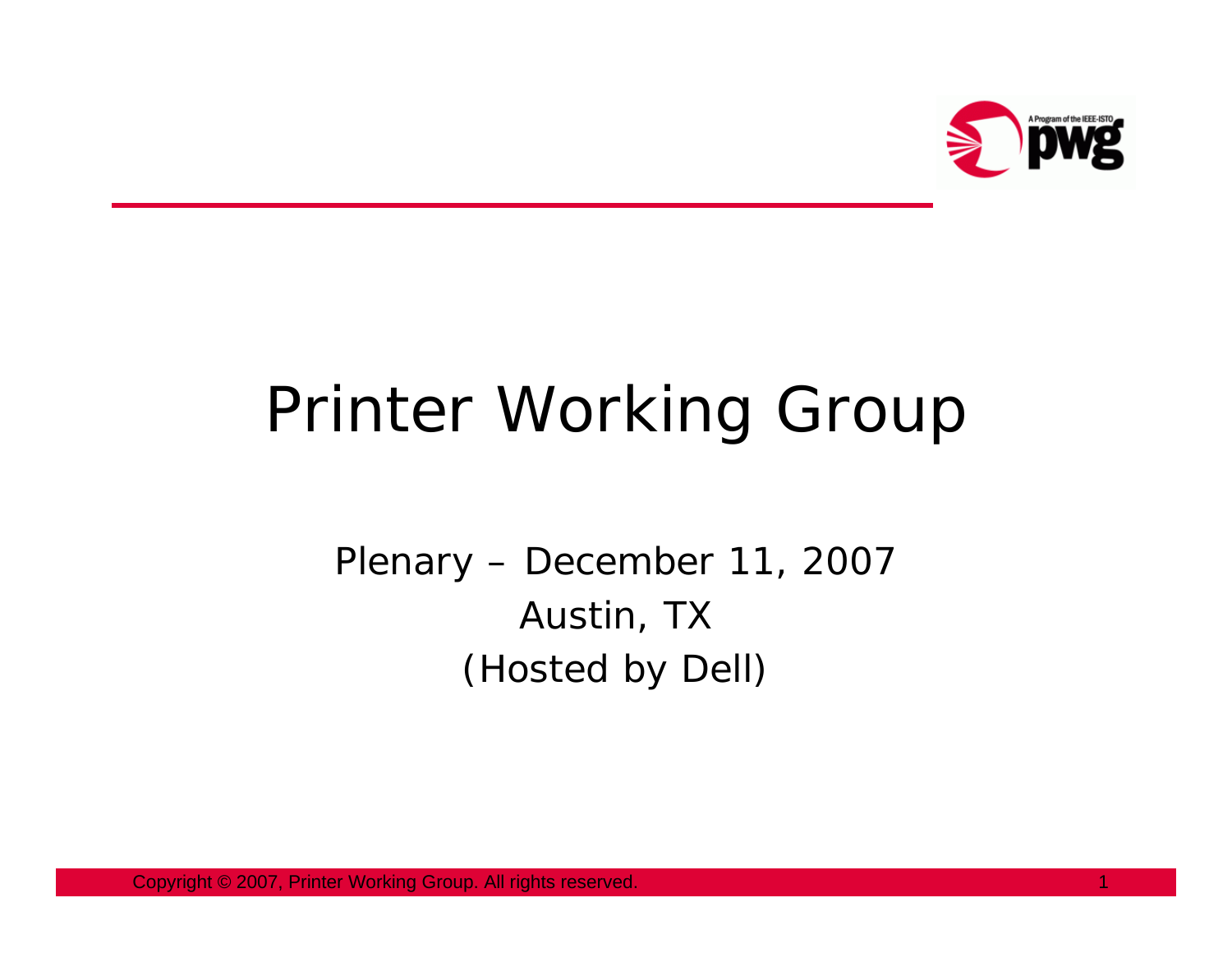#### Plenary Agenda



- •Introductions
- $\bullet$ Approve/Modify Agenda
- Approve Previous Plenary Minutes
- Review PWG Patent Policy
- F2F Meeting Agenda
- $\bullet$ Future PWG F2F Meeting Schedule
- $\bullet$ Membership (2007)
- •2008 Membership (projected)
- •PWG Financial Overview
- $\bullet$  PWG Working Group Status
	- WIMS (and DMTF/CIM)
	- PDM (Projector and Display Management)
	- MFD (and SM)
	- PMP (MFD Alerts)
- Steering Committee Report
	- Potential Future Work Items/BoFs
- •Plenary Adjourn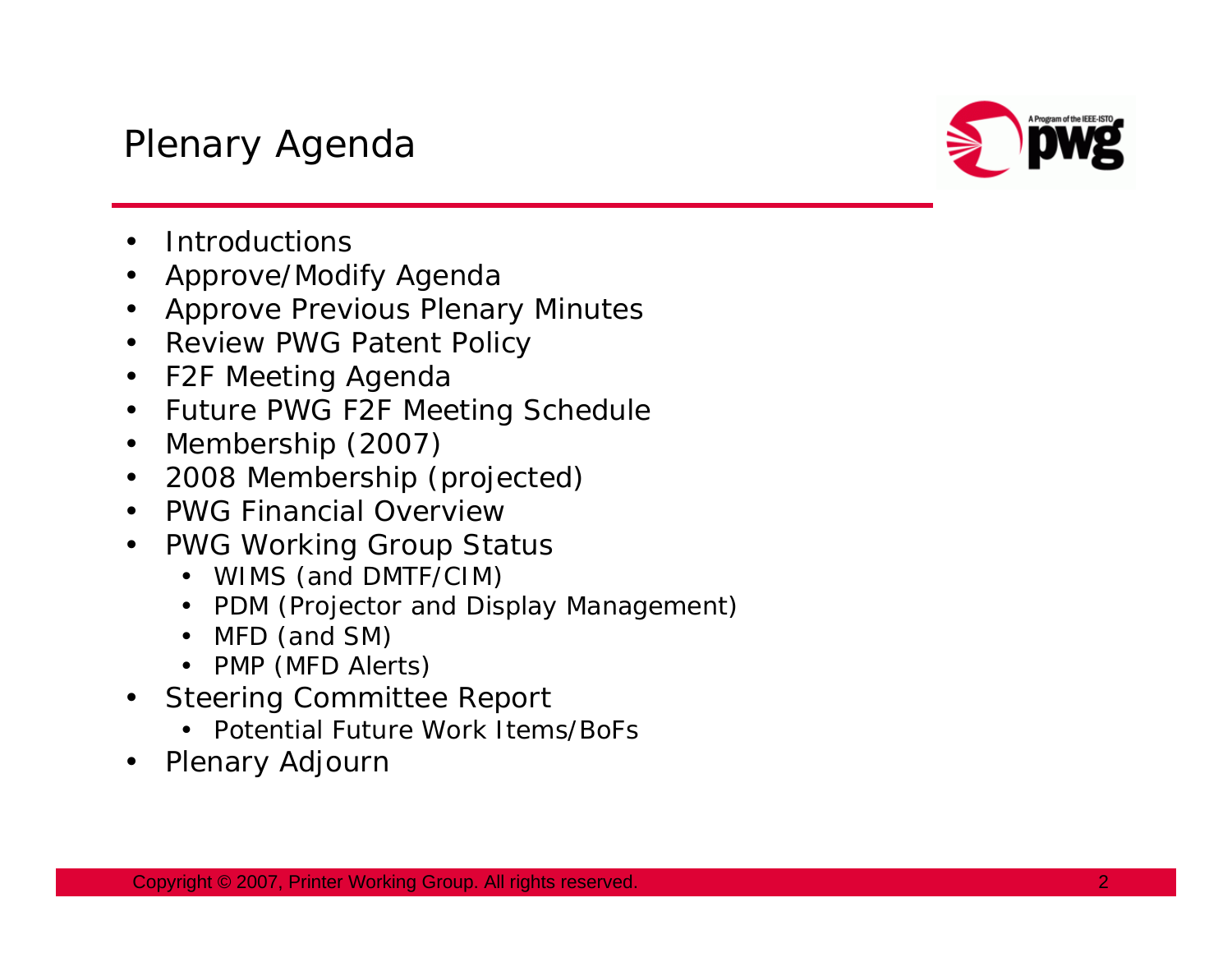

- •PWG standards may include the known use of essential patents and patent applications provided the PWG Chair receives assurance from the patent holder or applicant with respect to patents whose infringement is, or in the case of patent applications, potential future infringement the applicant asserts will be, unavoidable in a compliant implementation of either mandatory or optional portions of the standard. This assurance shall be provided without coercion. This assurance shall be either:
	- • a) A general disclaimer to the effect that the patentee will not enforce any of its present or future patent(s) whose use would be required to implement either mandatory or optional portions of the proposed PWG standard against any person or entity complying with the standard; or
	- • b) A statement that a license for such implementation will be made available without compensation or under reasonable rates, with reasonable terms and conditions that are demonstrably free of any unfair discrimination.
- • The PWG is not in a position to give authoritative or comprehensive information about evidence, validity or scope of patents or similar rights, but it is desirable that any available information should be disclosed. Therefore, all PWG members shall, from the outset, draw PWG's attention to any relevant patents either their own or of other organizations including their Affiliates that are known to the PWG members or any of their Affiliates, although PWG is unable to verify the validity of any such information.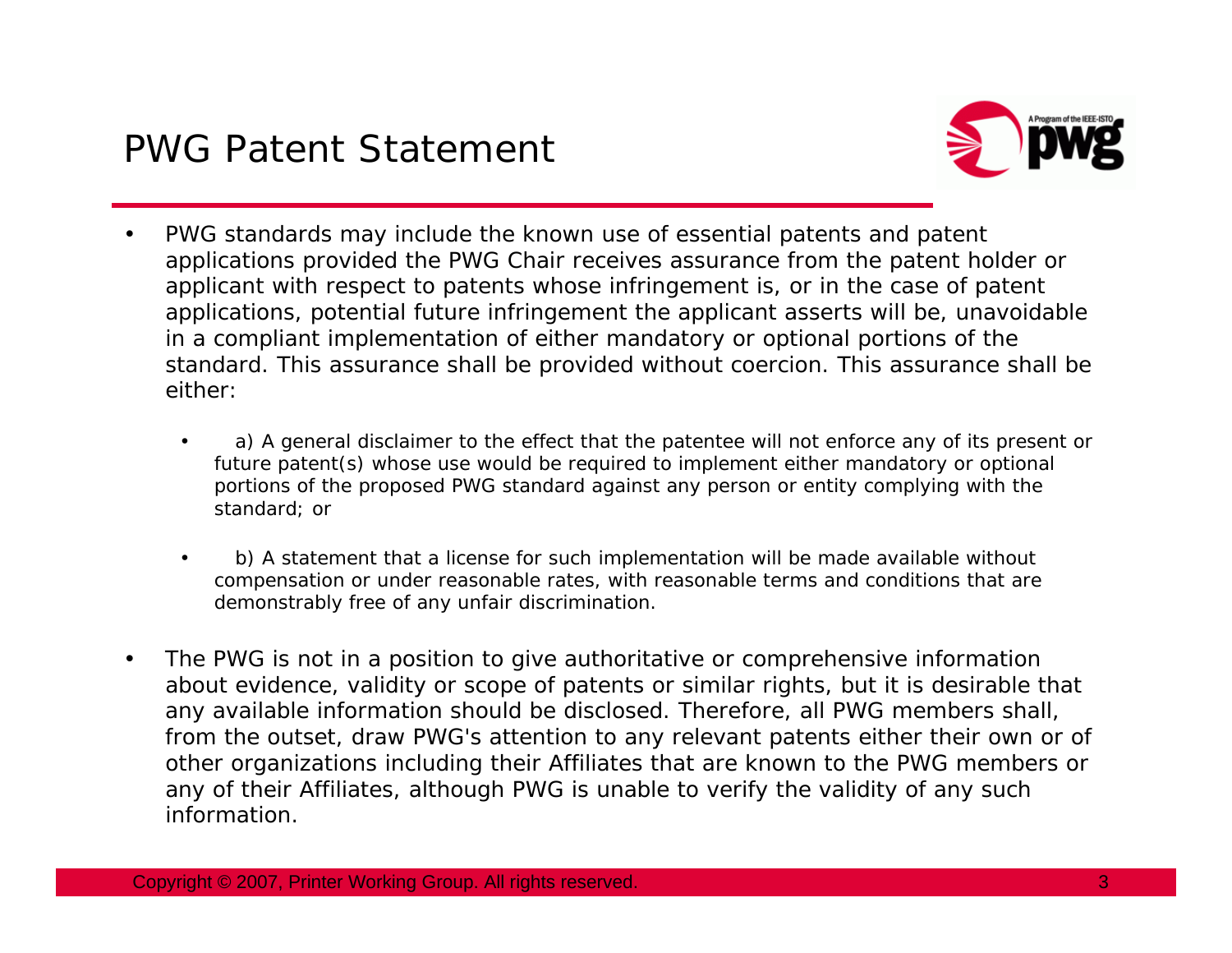

- •Don't discuss the validity/essentiality of patents/patent claims
- $\bullet$ Don't discuss the cost of specific patent use
- $\bullet$ Don't discuss licensing terms or conditions
- • Don't discuss product pricing, territorial restrictions, or market share
- $\bullet$  Don't discuss ongoing litigation or threatened litigation
	- $\rightarrow$  Don't be silent if inappropriate topics are discussed

… do formally object.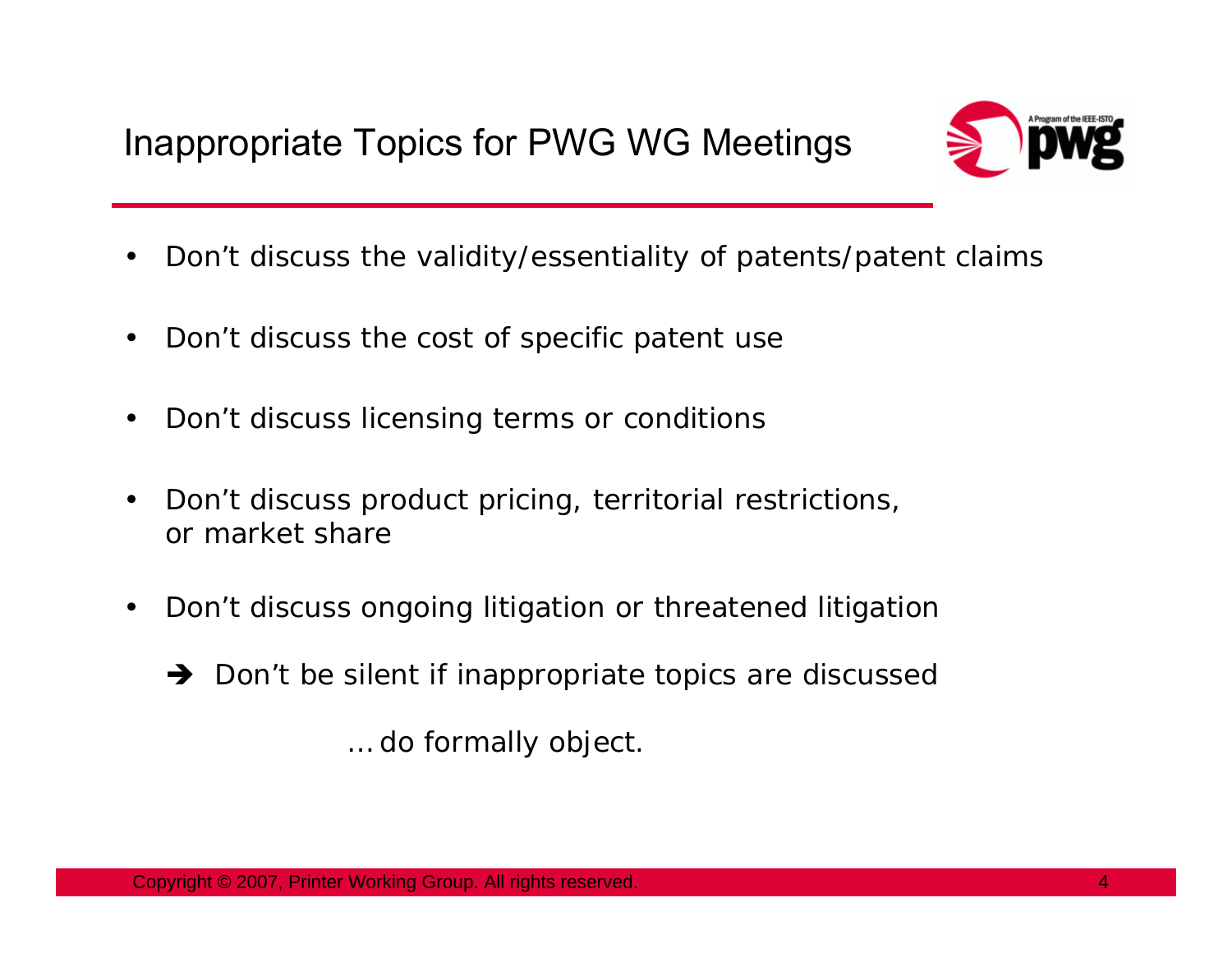•

•



- **Tues. 12/11**•  $9:00$  AM 12:00 PM MFD WG • 12:00 PM 1:30 PM Lunch •  $1:30 \text{ PM}$  $4:00 \text{ PM}$  MFD WG  $-4:00 \, \text{PM}$ 5:00 PM PWG Plenary **Wed. 12/12**•  $9:00$  AM 9:00 AM 11:00 AM WIMS WG and DMTF/CIM Alignment  $\cdot$  11:00 AM 12:00 PM PDM Status Update • 12:00 PM 1:30 PM Lunch •  $1:30 \text{ PM}$  1:30 PM 2:30 PM WIMS (Counter Spec.) •  $2:30 \text{ PM}$  2:30 PM 4:00 PM PWG IP Policy and Copyright Policy working session •  $4:00 \text{ PM}$ 
	- 4:00 PM 5:30 PM Printer MIB,MFD Alerts IPP Printer State Reasons **Extensions**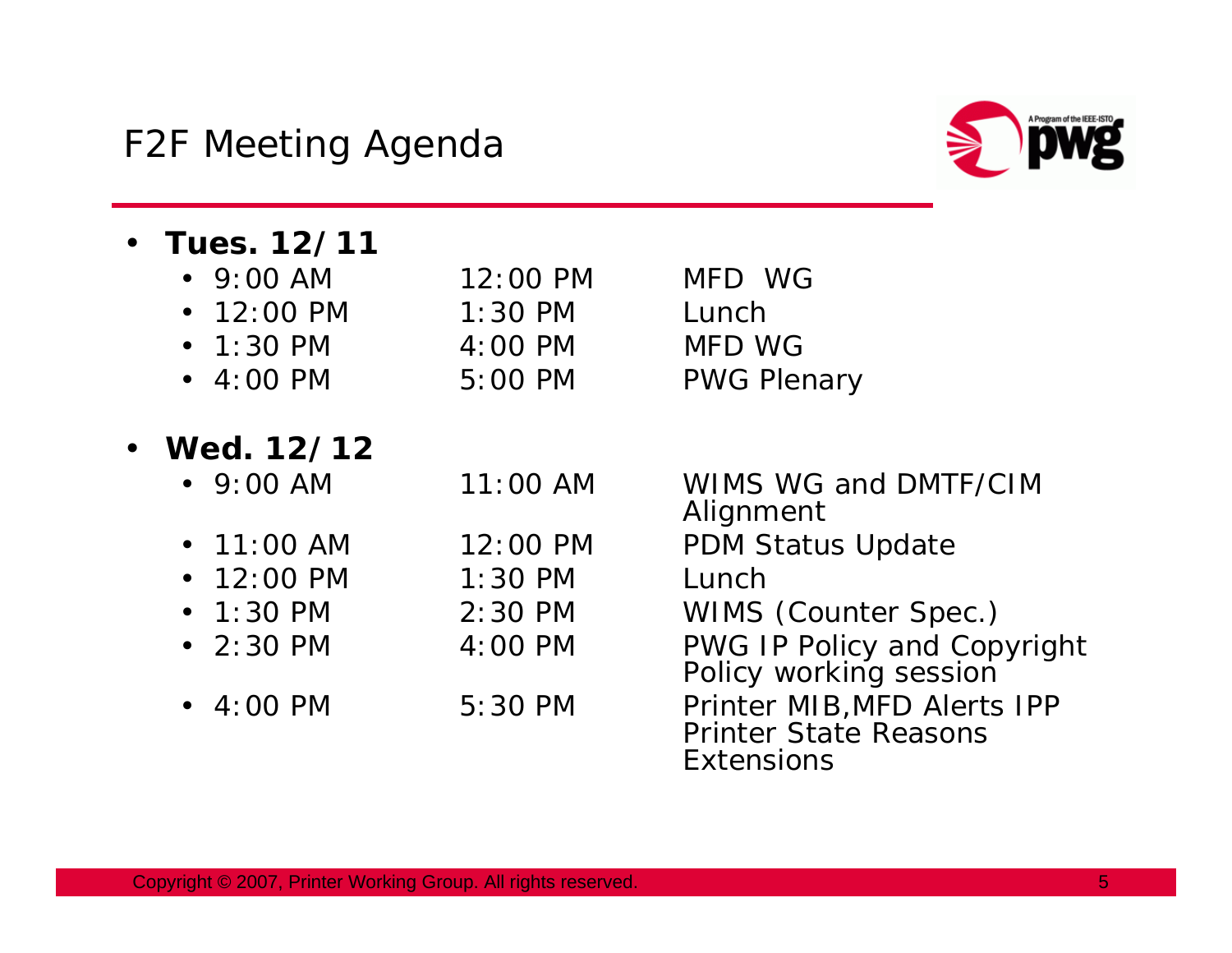#### Future PWG F2F Meeting Schedule



#### •**2008**

•

**February** Orange County, CA (hosted by Canon)

- •5-6: P2600 Hardcopy Device and System Security (co-locate)
- $-7-8$ : PWG Meetings
- **April** Phoenix, AZ (ISTO Planned)
	- •14-15: P2600 Hardcopy Device and System Security (co-locate)
	- •16-18: PWG Meetings
- •**June Denver or Boulder (hosted by InfoPrint)** 
	- Week of June 23-27, (co-located with P2600)

#### •**August**

• Week of August 11, (tentatively Portland OR, Hosted by Sharp)

#### •**October**

• Week of October 27, TBD (co-located with Linux Foundation Open Printing)

#### •**December**

•Week of December 15, TBD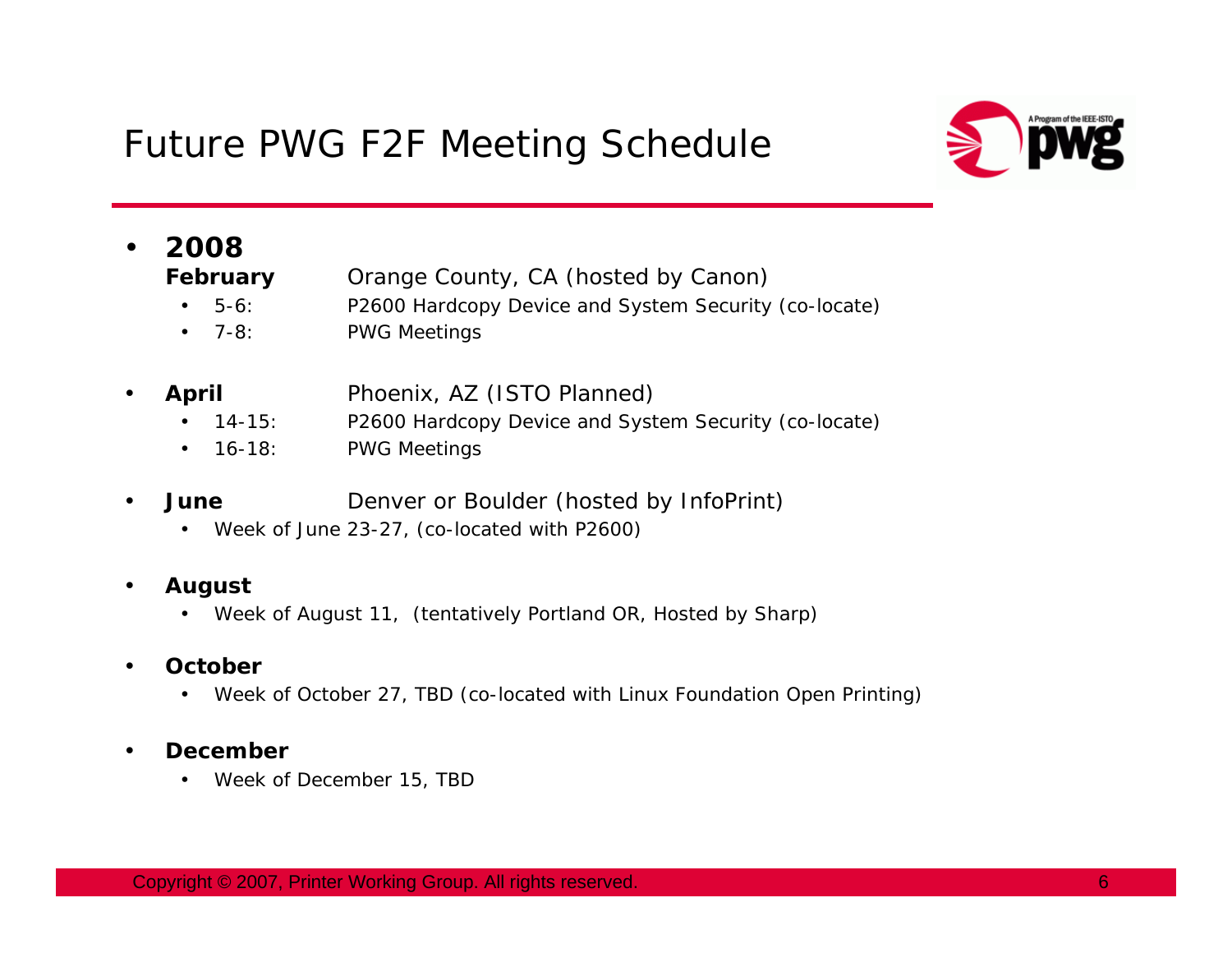#### PWG Membership (2007)

(27 member companies)



- •366 Software
- $\bullet$ Apple Inc.
- •Canon, Inc.
- •Coretronic
- •Dell
- •Easy Software Products
- •Epson
- •Fuji Xerox
- •Hewlett-Packard
- •InfoPrint Solutions
- Intermate A/S
- •Konica Minolta
- •Kyocera Corporation
- •Lexmark International
- Microsoft
- MPI Tech
- NEC Display Solutions
- Northlake Software, Inc
- Oki Data
- $\bullet$ Peerless Systems
- •Ricoh
- Samsung Electronics
- •Sharp Labs of America
- •Sigma-Tel
- •Toshiba
- $\bullet$ Xerox Corporation
- •Zoran Imaging Division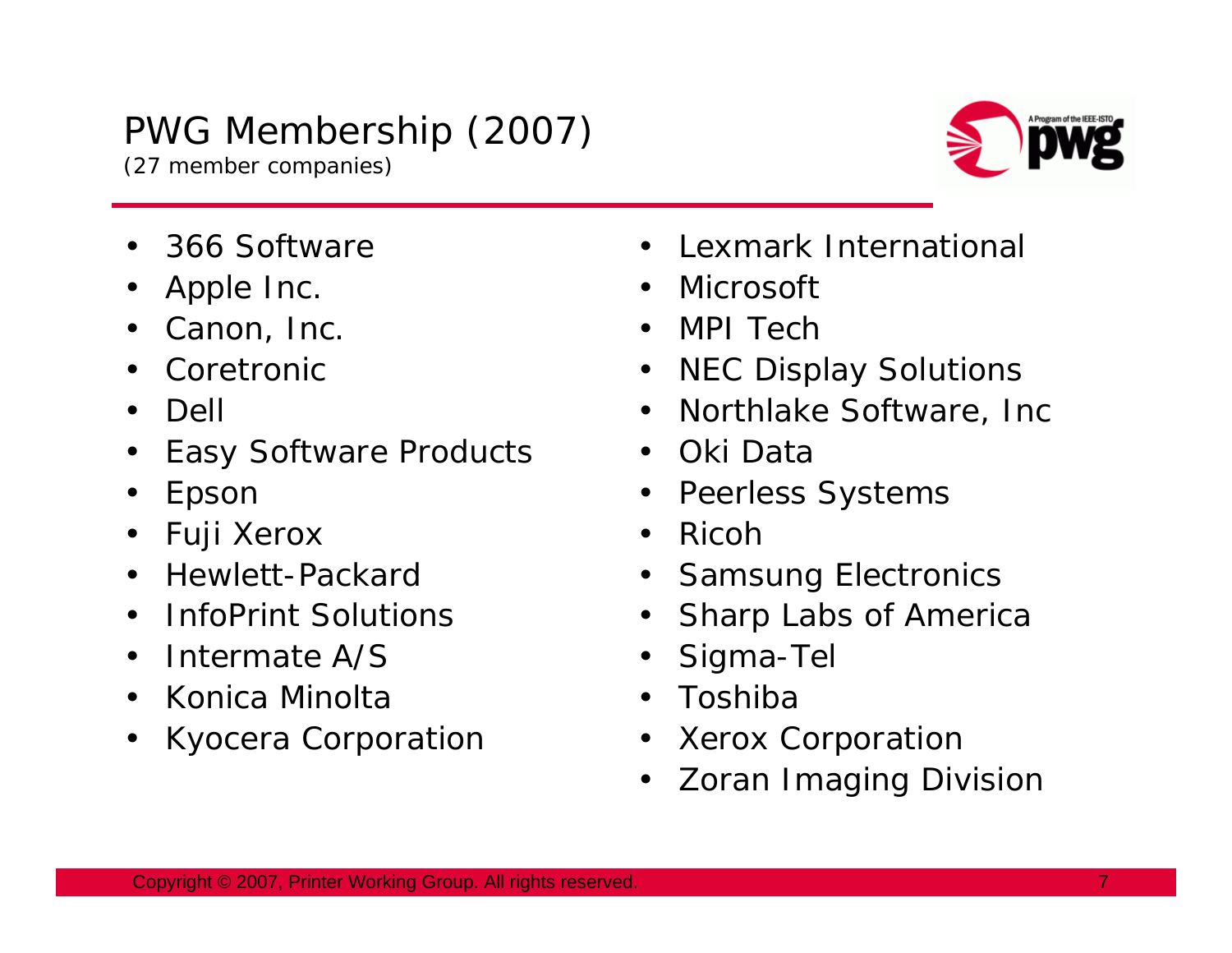### 2008 Membership (projected)

(25 member companies)



- •366 Software
- •Apple Inc.
- •Canon, Inc.
- •Coretronic
- $\sqrt{}$  Dell
- Easy Software Products <sup>9</sup>**Epson** <sup>9</sup>**Fuji Xerox**
- 
- 
- •Hewlett-Packard
- •InfoPrint Solutions
- •Intermate A/S
- •Konica Minolta
- •Kyocera Corporation

InfoPrint Solutions now a Ricoh subsidiary,

 $\checkmark$ Indicates 2008 membership paid

- •Lexmark International
- •Microsoft
- $\checkmark$ **MPI Tech**
- •NEC Display Solutions
- •Northlake Software, Inc
- $\checkmark$ **Oki Data**
- $\bullet$ Peerless Systems
- •Ricoh
- •Samsung Electronics
- •Sharp Labs of America
- •Sigma-Tel<br>Toshiba
- 
- •Xerox Corporation
- Note: Easy Software Products now owned by Apple,  **Zoran Imaging Division**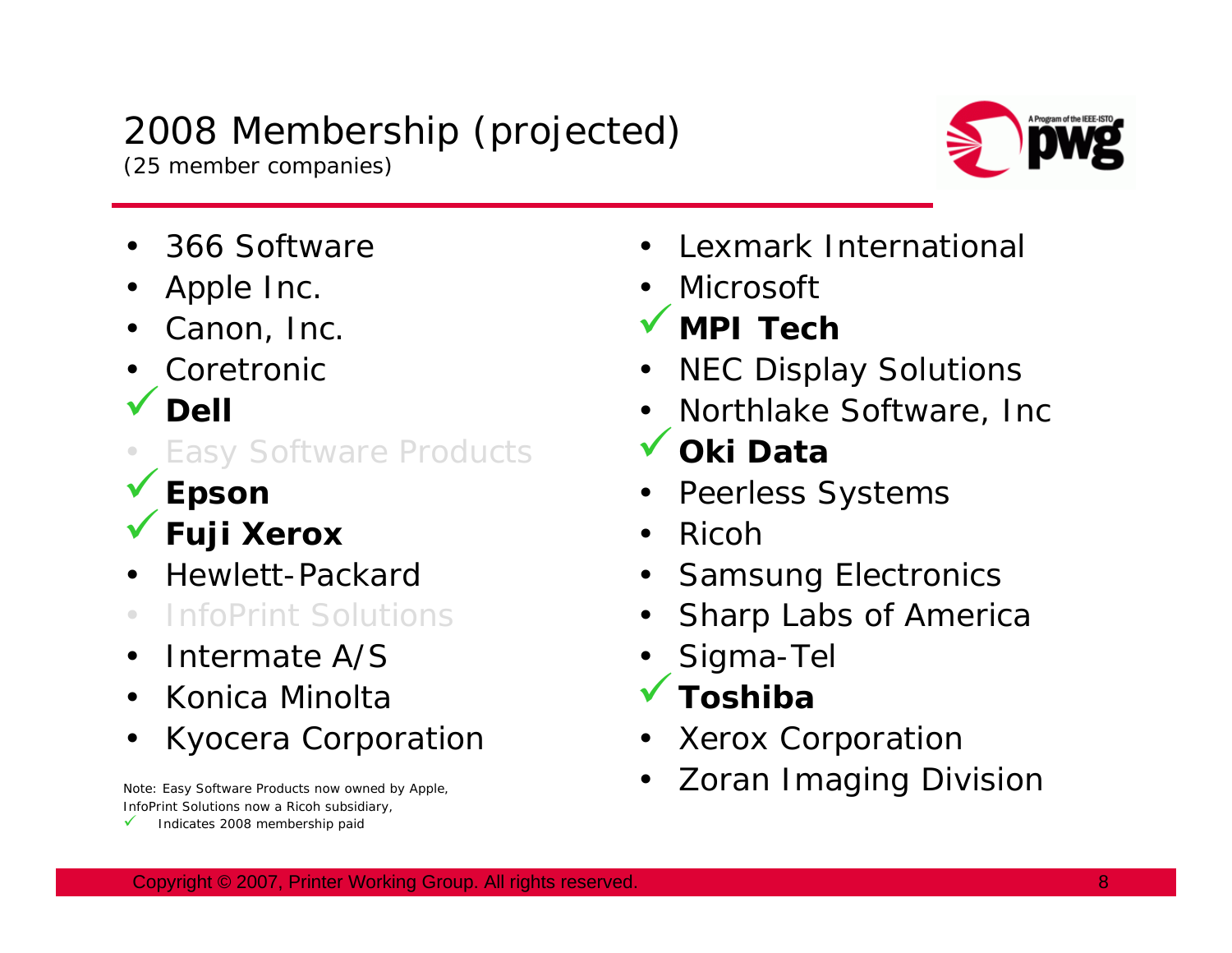

# PWG Working Group Status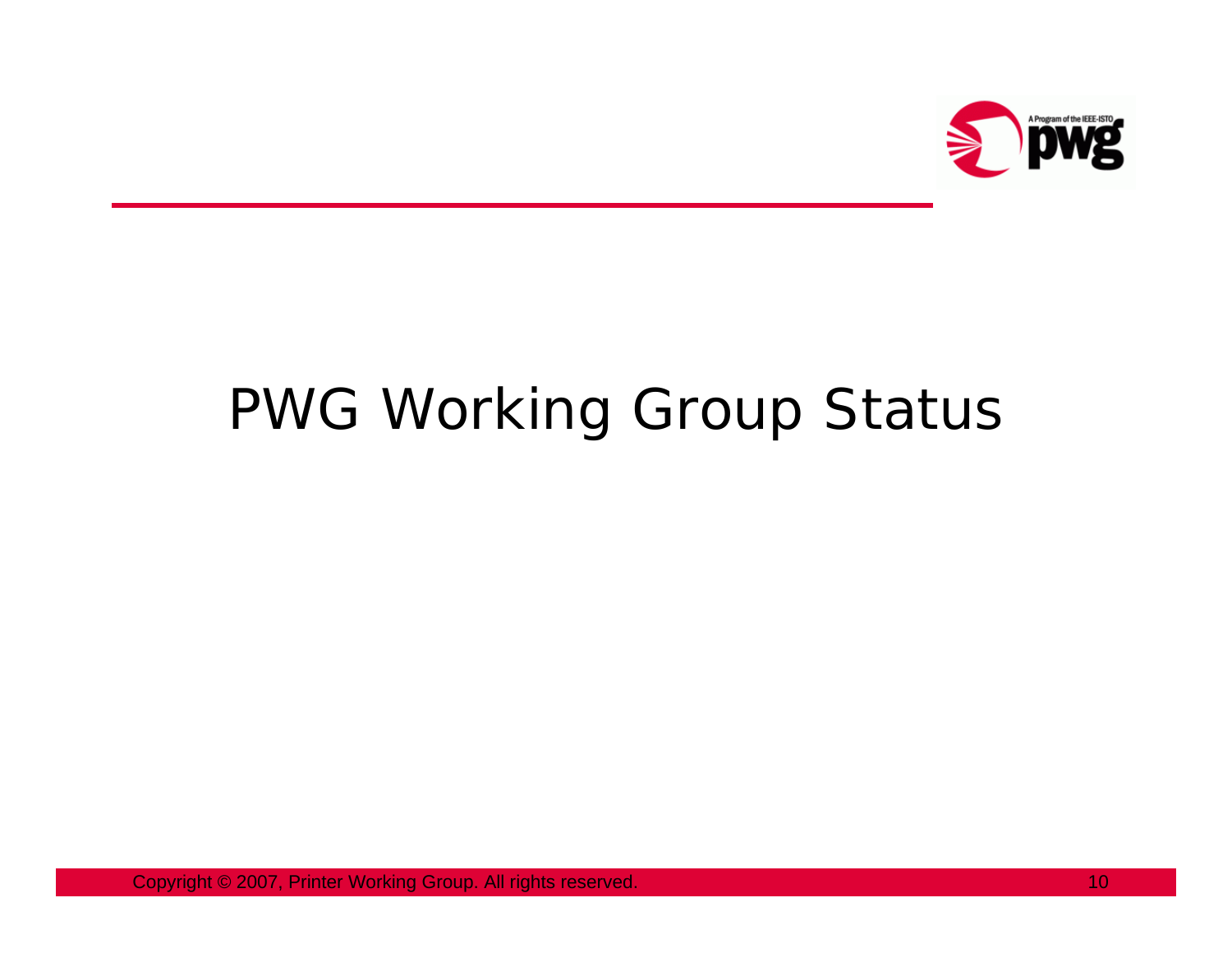

## PWG Plenary Status Report WIMS/CIM Working Group

#### December 11, 2007 Austin, TX PWG F2F Meeting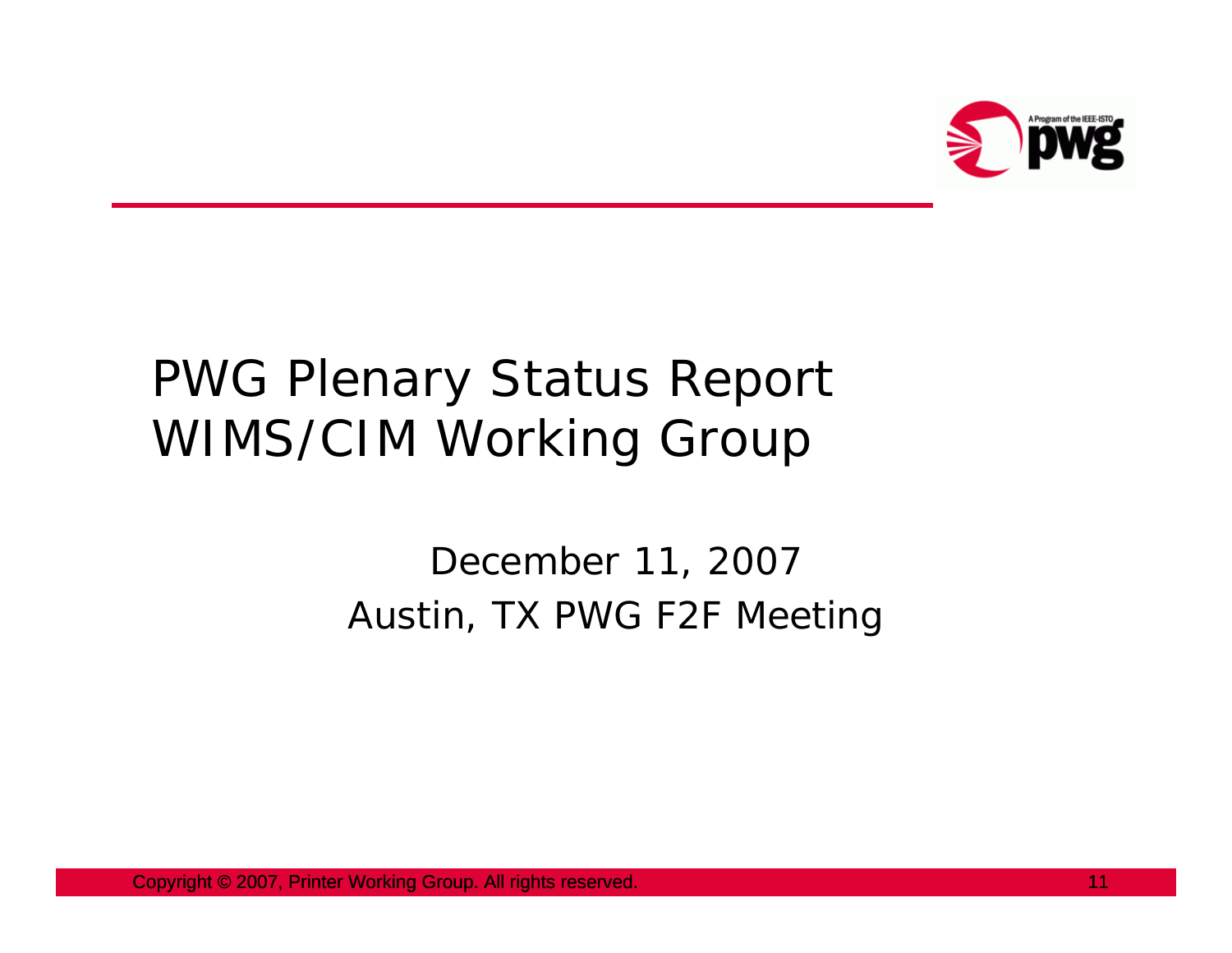

**The WIMS working group is concerned with the management of imaging services and devices via the Web. The Objectives are:** 

- Continuing support and update of the protocols and specifications produced by the working group.
- Definition of new and the recasting of previously defined imaging device and service management elements into a web management compatible context.
- Continuing update and upgrade of the DMTF/CIM printing classes in anticipation of this forming the basis for imaging service and device management over the Web.
- Monitoring other standards activities relating to Web-base management of Imaging Systems

Copyright © 2007, Printer Working Group. All rights reserved. 12 reserved. 12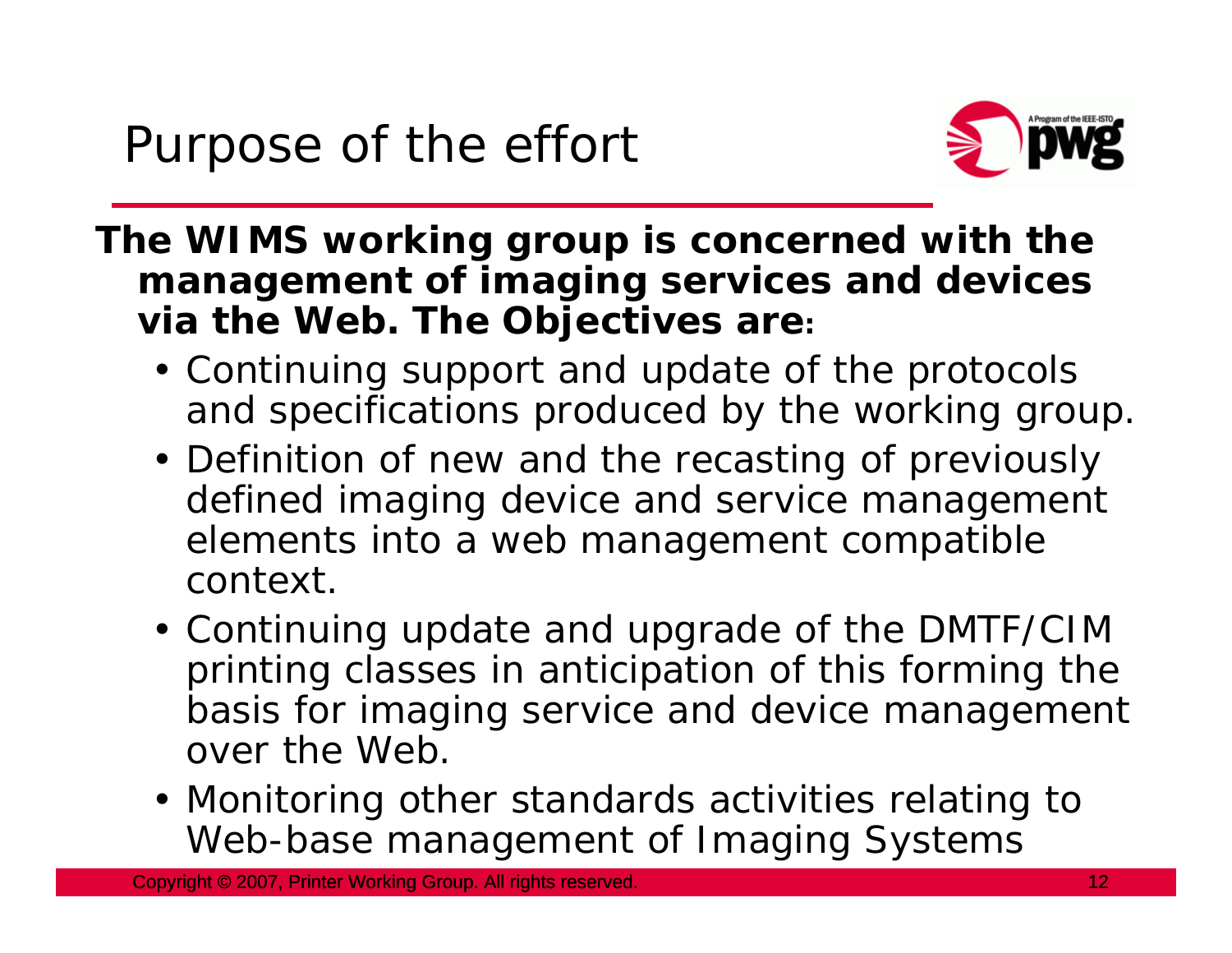## Work Items for the WG



#### •**What We're Doing**

- Prototype and prototype evaluation of the Imaging State & Counter MIB in preparation for submission to the PWG for elevation to Candidate Standard
- Continuing Update of DMTF/CIM Printing MOFs, as part of the work register agreement between the PWG and the DMTF and with the objective of ensuring printing management via a Web Services approach using CIM
- Providing information to include a management perspective in the Semantic Model effort.

#### •**What We're NOT Doing**

- We are no longer defining a Imaging management service or protocol.
- We are not involved in the extension or updating of Imaging Management protocols or protocols used for management, such as the Printer MIB over SNMP or the management aspects of IPP.
- The CIM Update effort seeks to include already defined management elements for inclusion in CIM, not to define new management elements.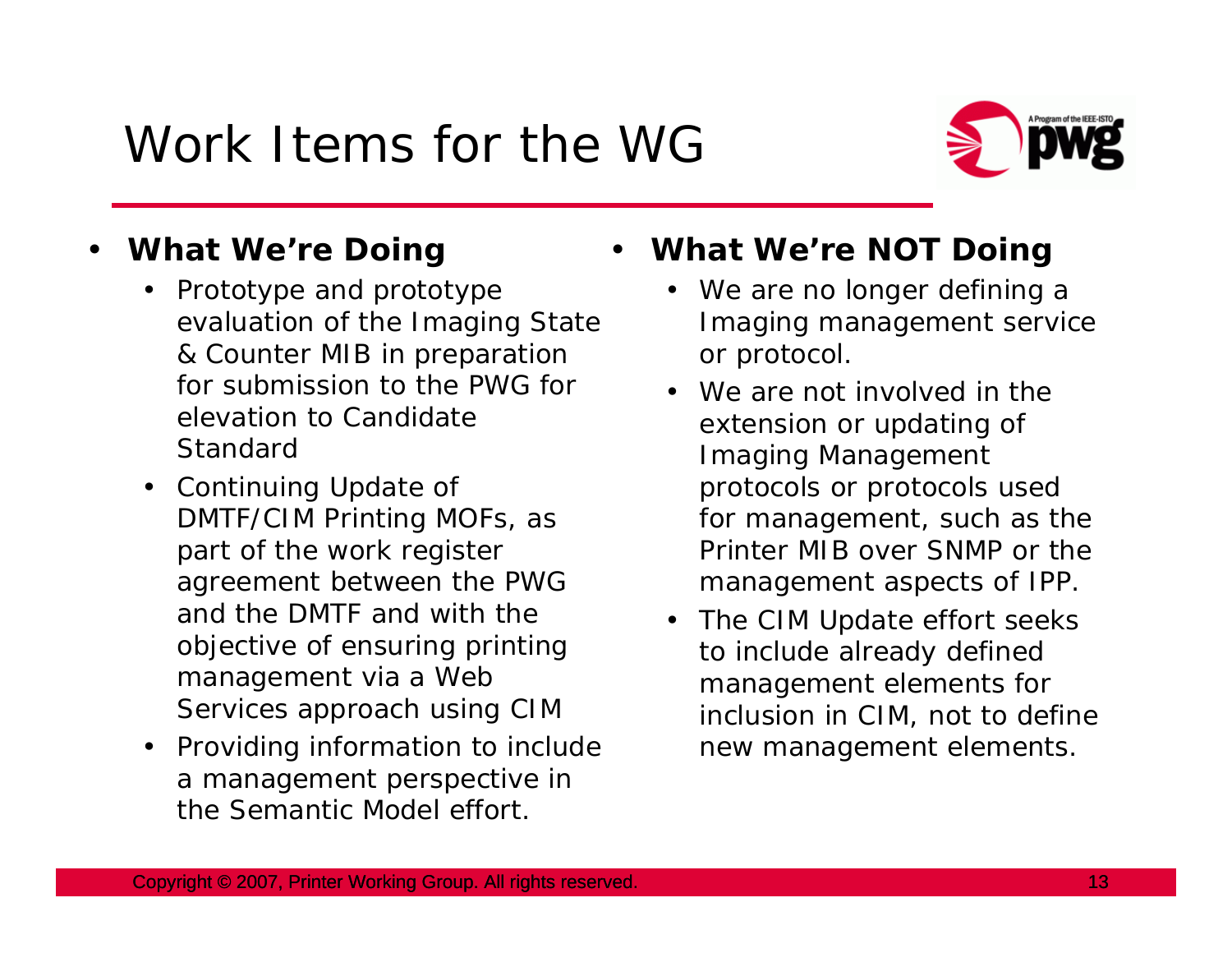

- The Imaging State & Counter MIB prototyping effort is complete. The experiences are being evaluated to determine whether and what document change is desirable.
- The CIM Update effort with regard to "Printer" has just a few more minor things to be done and should be complete in February, in time for inclusion in the DMTF MOF version 2.19.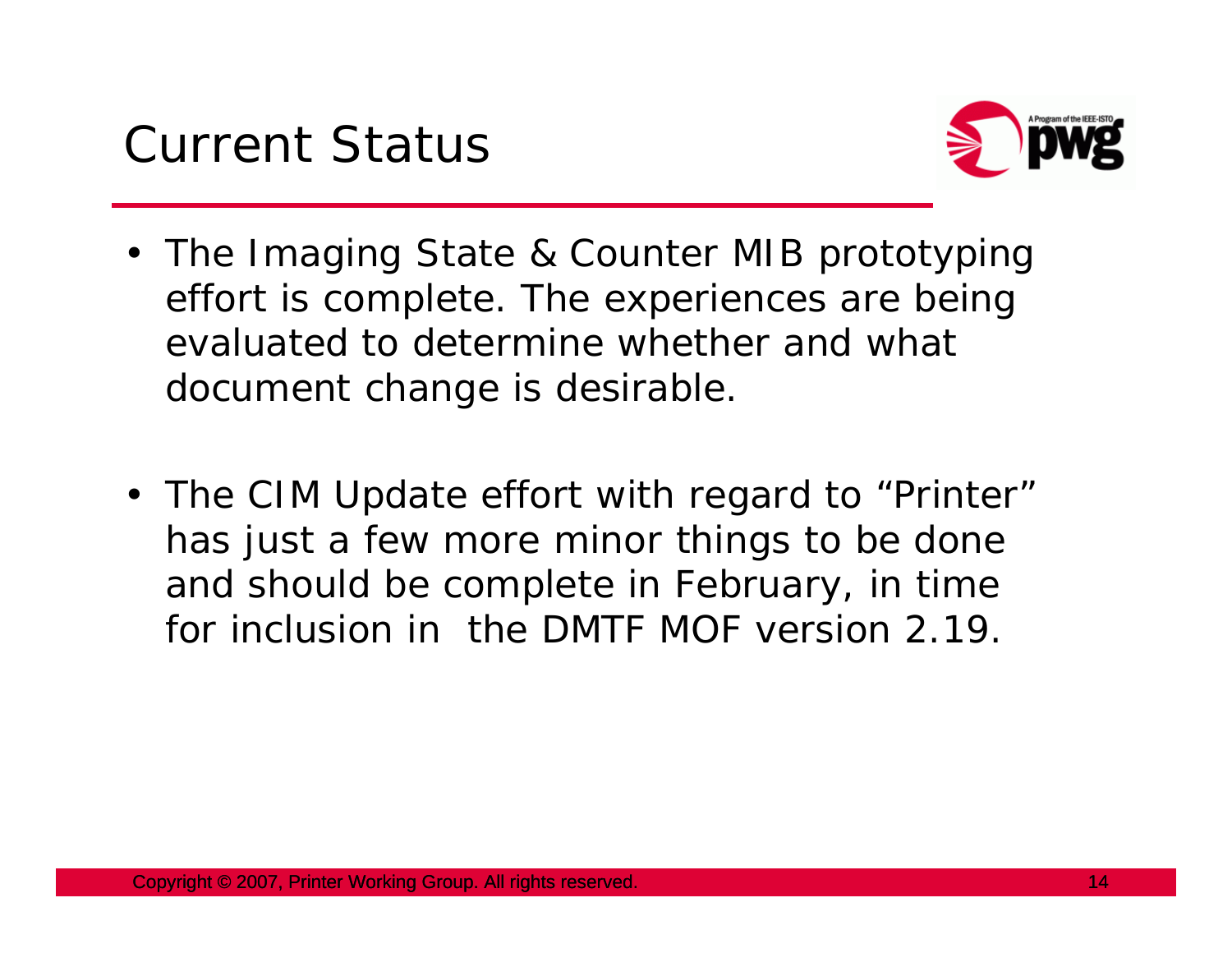

- It is anticipated that only minor editorial changes will be needed to the Imaging State & Counter MIB. These edits will be made and the document submitted for PWG last Call in January and vote for Candidate Standard in February/March.
- With the CIM Printer Device update complete, prototyping of the MOFs will commence.
- The CIM updated effort will proceed to Counters. This should be followed Print Service, Print Job, Print Queue, etc. As with CIM Printer, the objective will be to select the most necessary management elements from the various standard MIBs and IPP, not to create new elements.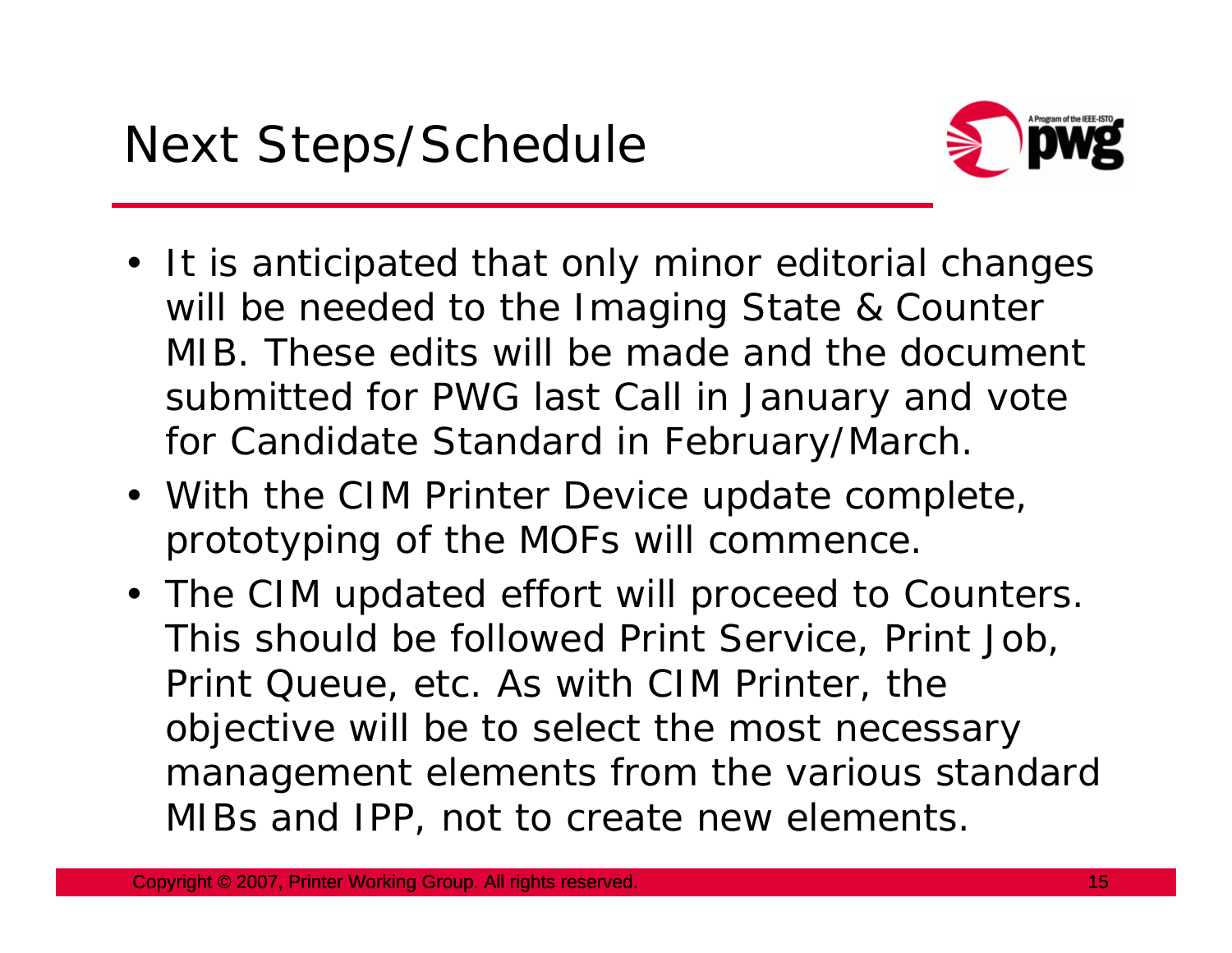## More Info/How to participate



- $\blacktriangleright$  **We welcome more participation from member companies**
	- $\frac{1}{2}$ Element Selection
	- $\frac{1}{2}$ MOF Evaluation/Proofing
	- $\mathbf{r}$ Change Request Generation
- ¾ **The group maintains a Web Page and separate WIKI pages for WIMS and for CIM update**

http://www.pwg.org/wims/index.html http://pwg-wiki.wikispaces.com/WIMS http://pwg-wiki.wikispaces.com/WIMS-CIM

¾ **Subscribe to the WIMS mailing list by sending an e-mail to majordomo@pwg.org with a blank subject line and a message:**

subscribe WIMS

 $\blacktriangleright$  **WIMS holds periodic phone conferences, with dates, call numbers and agenda on PWG Google Calendar.**

http://www.google.com/calendar/render?cid=istopwg%40gmail.com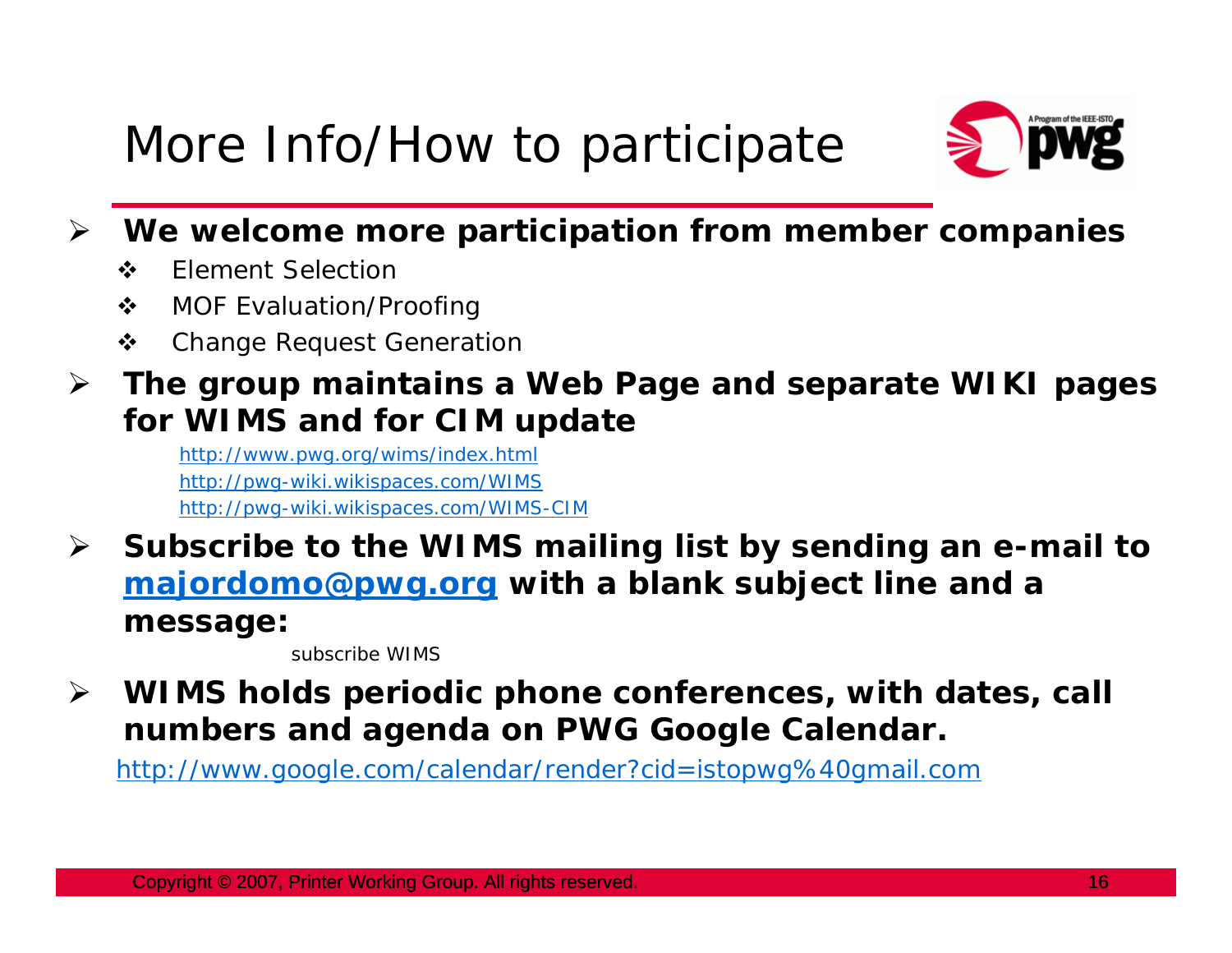

## PWG Projector & Display Management (PDM) Working Group

PWG F2F Meeting December 2007Austin, TX

Copyright © 2007, Printer Working Group. All rights reserved. 17 All 17 November 2008 17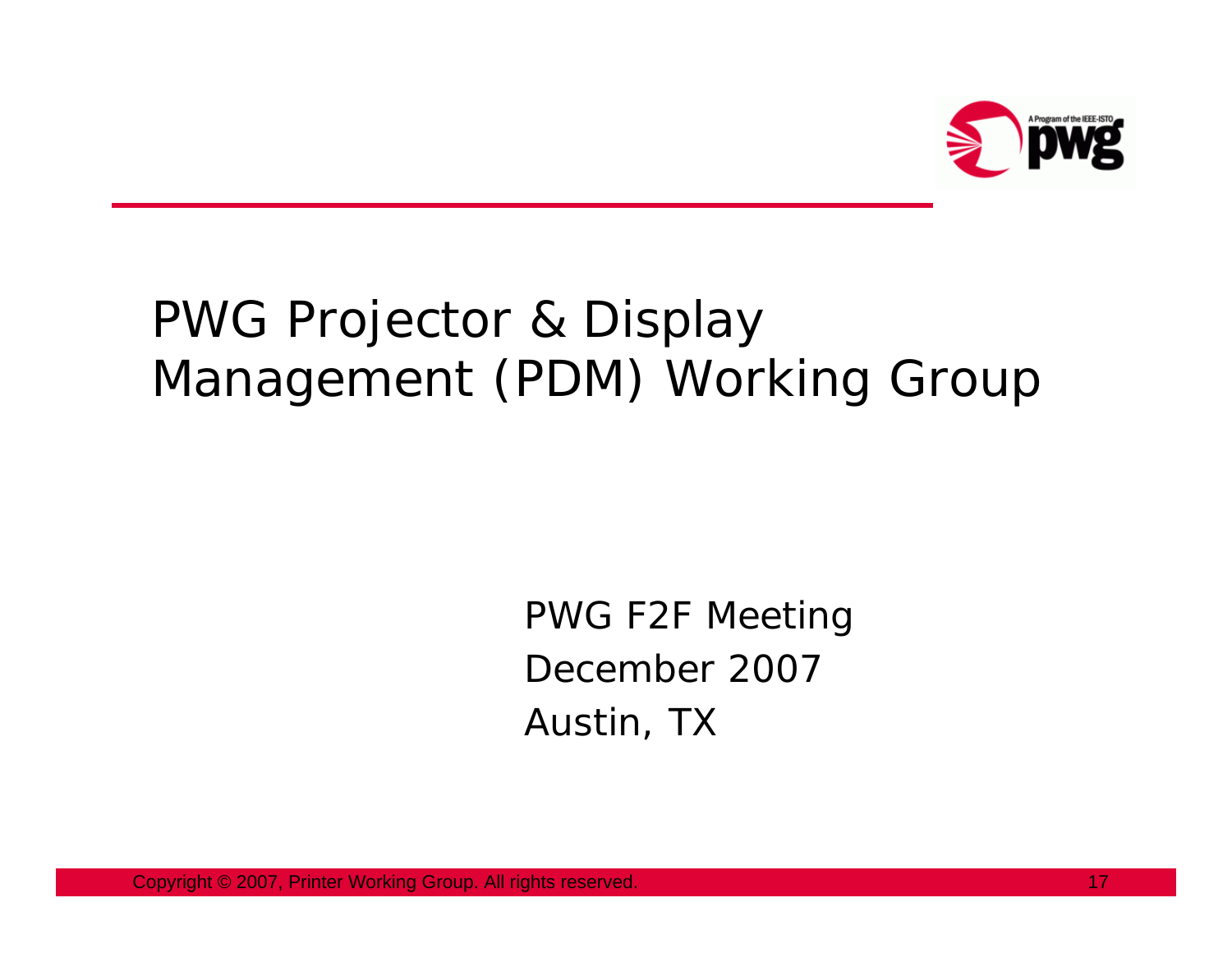## Goals



- Develop a data model for the management data of video projectors and video displays
	- Management = Is it healthy? Capabilities? Is it on? Turn it off. Current settings? Adjust settings for usage model.
		- NOT deliver data
	- Projectors = Installed projectors from small conference room to theater
		- NOT low-end, personal, carry-around
	- Displays = Large, (semi-)permanently mounted displays, digital signage, wall, kiosk, up to jumbotron
		- NOT desktop monitors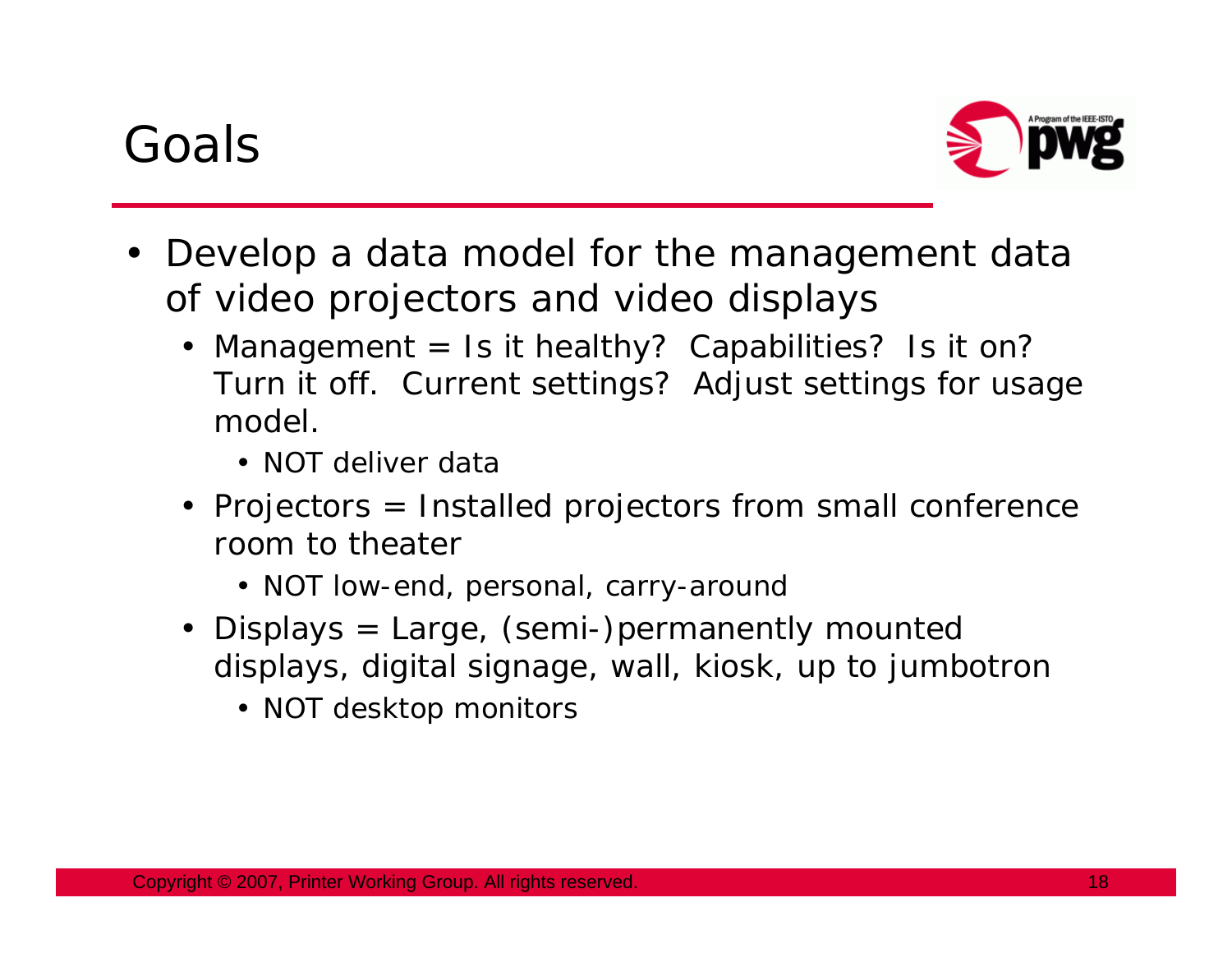

- $\bullet$  Define abstract data model
	- Using abstract language template in XML
- Generate usable SNMP MIB first
- Provide consistent naming, datatypes, semantics for other access points: embedded web server, serial, CIM MOF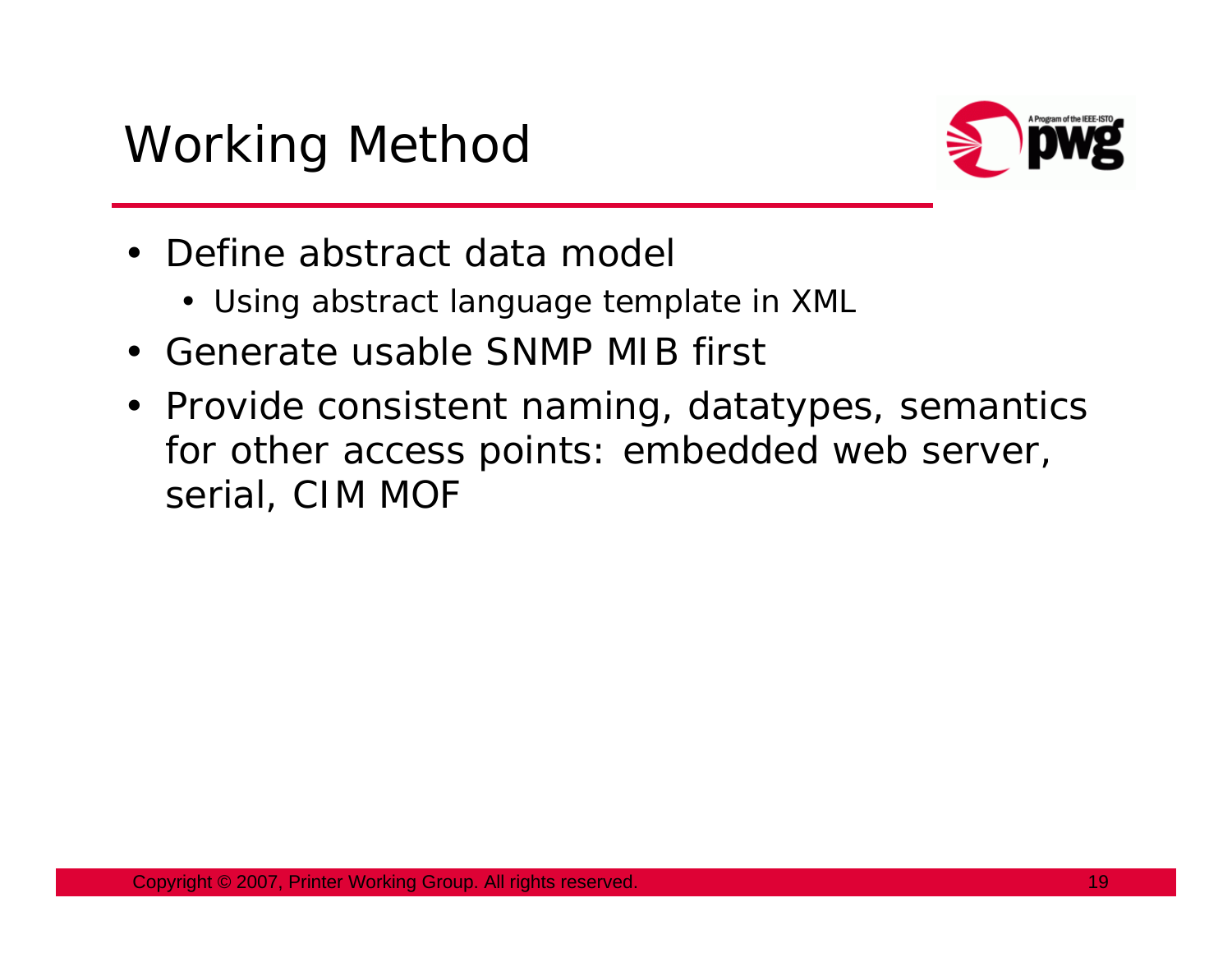### Participation



- Active companies
	- Canon (& PWG): Lee Farrell
	- Coretronic (Optoma): Vincent Chen
	- Crestron: Dan Jackson
	- Dell: Rick Landau, Nick D'Alessio, Vincent Ng
	- Delta Electronics: Jason Tsai, Josephine Lee
	- Epson: Hiroyuki Hashimoto
	- NEC: Koichi Ara
	- SpinozaTechnology: Randy Massengale, Devin Fujimoto
	- Symon Communications: Raymond Rogers
- Still recruiting
	- Need especially display companies and software/controls companies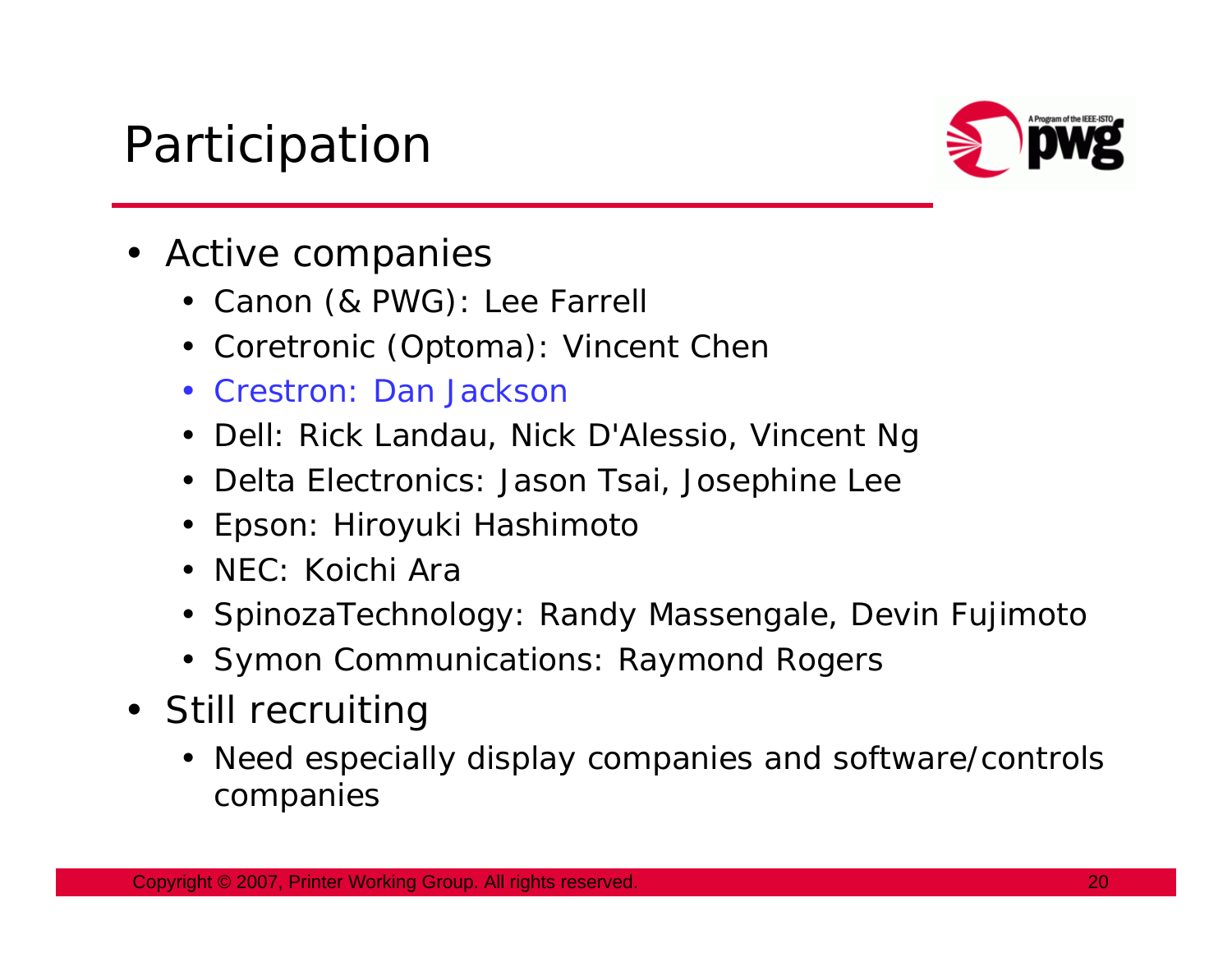



- • Concentrate on power control, health and status, very basic video and audio controls, a few capabilities, alerts
- • Approx fifteen (15) groups defined, working on several others
- Current MIB draft compilable
	- Missing a few groups and a few properties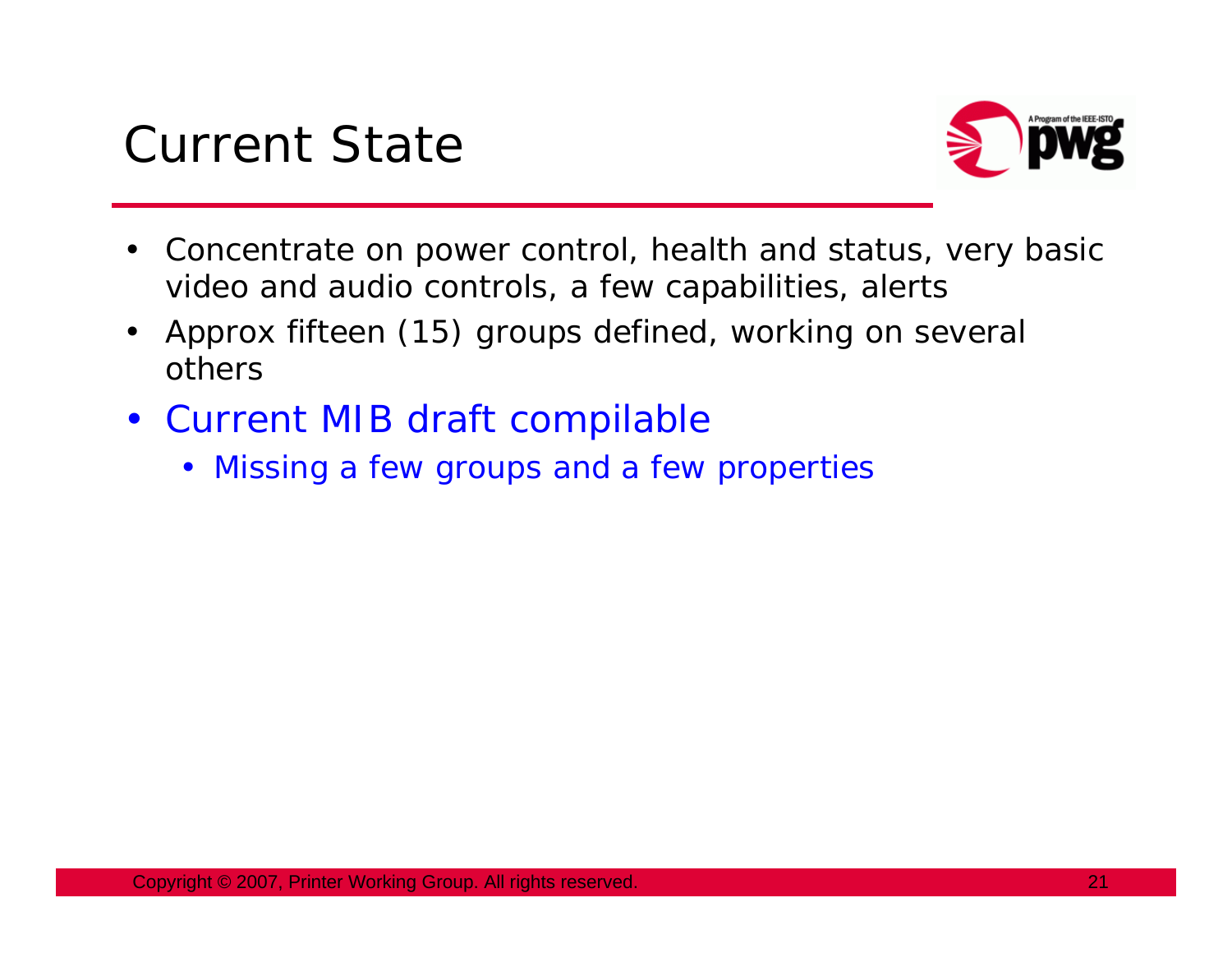### **Documents**



- FTP area on ftp.pwg.org/pub/pwg/pdn
	- Group and property definitions
	- Current MIB drafts
	- Zip archives of files used to build MIB
- PDM@PWG email reflector
- Wiki page: http://pwg-wiki.wikispaces.com/PDM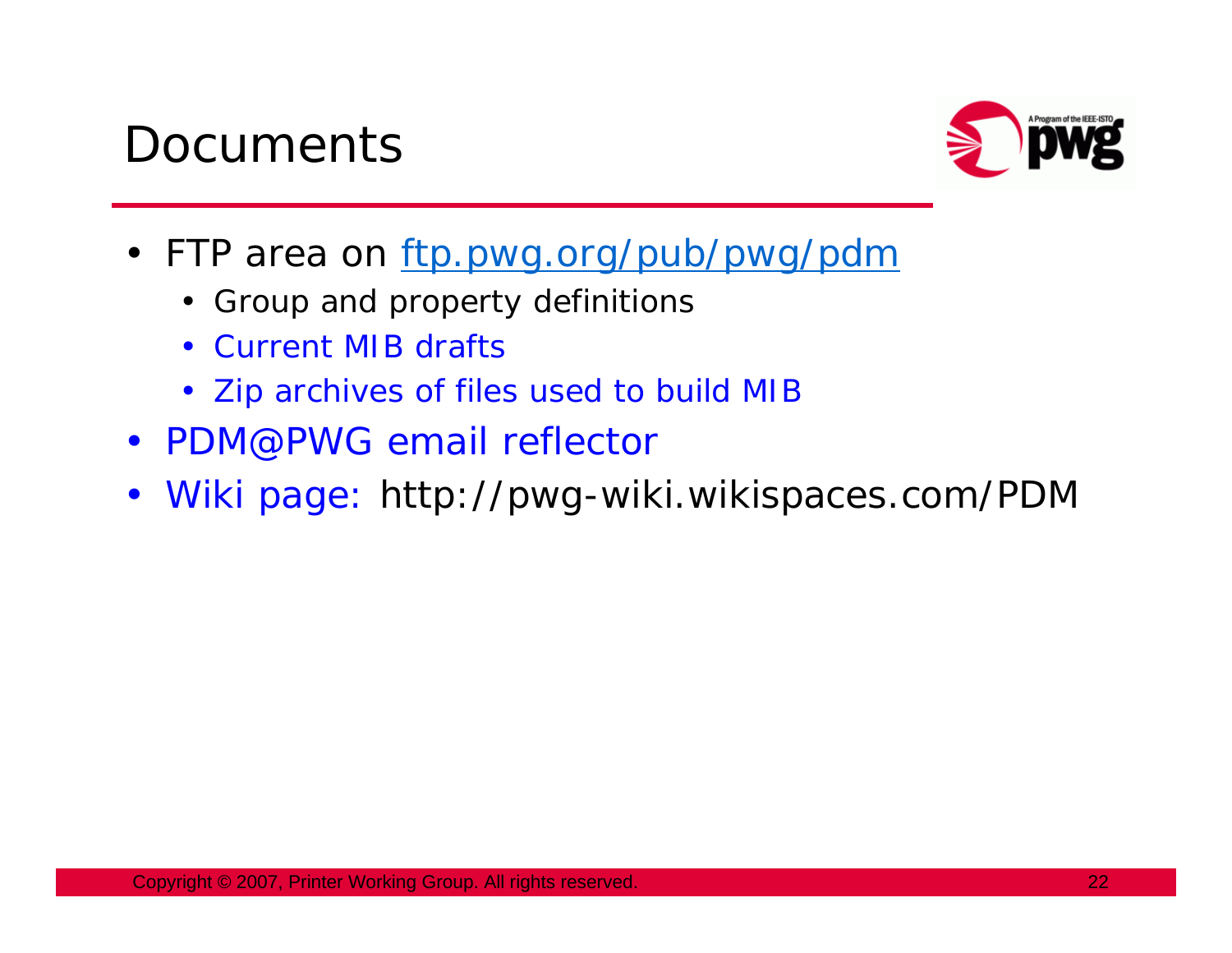### Roadmap



- $\bullet$ MIB draft final late Q1 CY2008
- Send out for public comment period
	- Expect some revisions, additions as a result
- $\bullet$ Look for prototype implementations
- $\bullet$ Candidate H2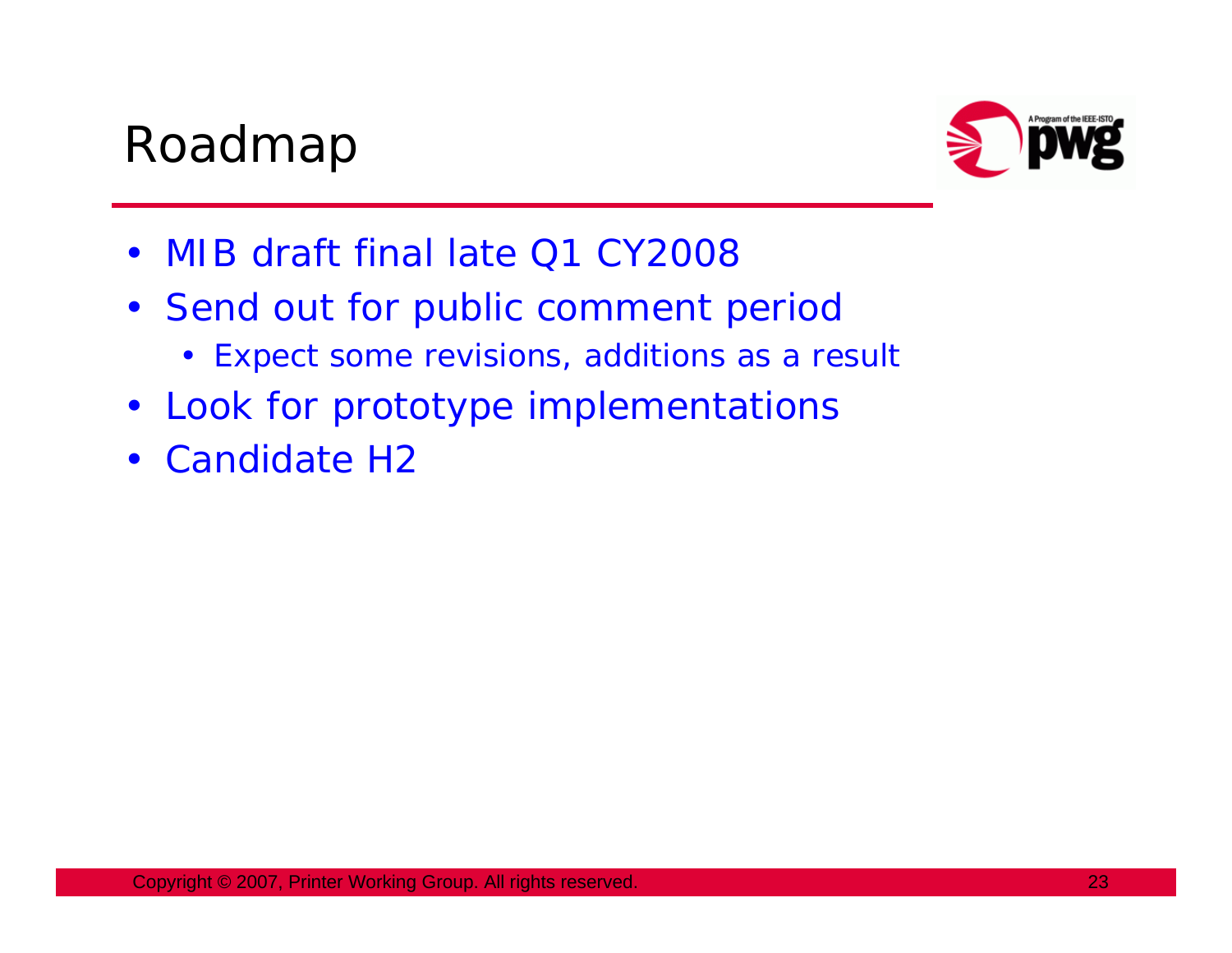

## PWG Plenary Status Report MFD Working Group

#### December 11, 2007 Austin, TX PWG F2F Meeting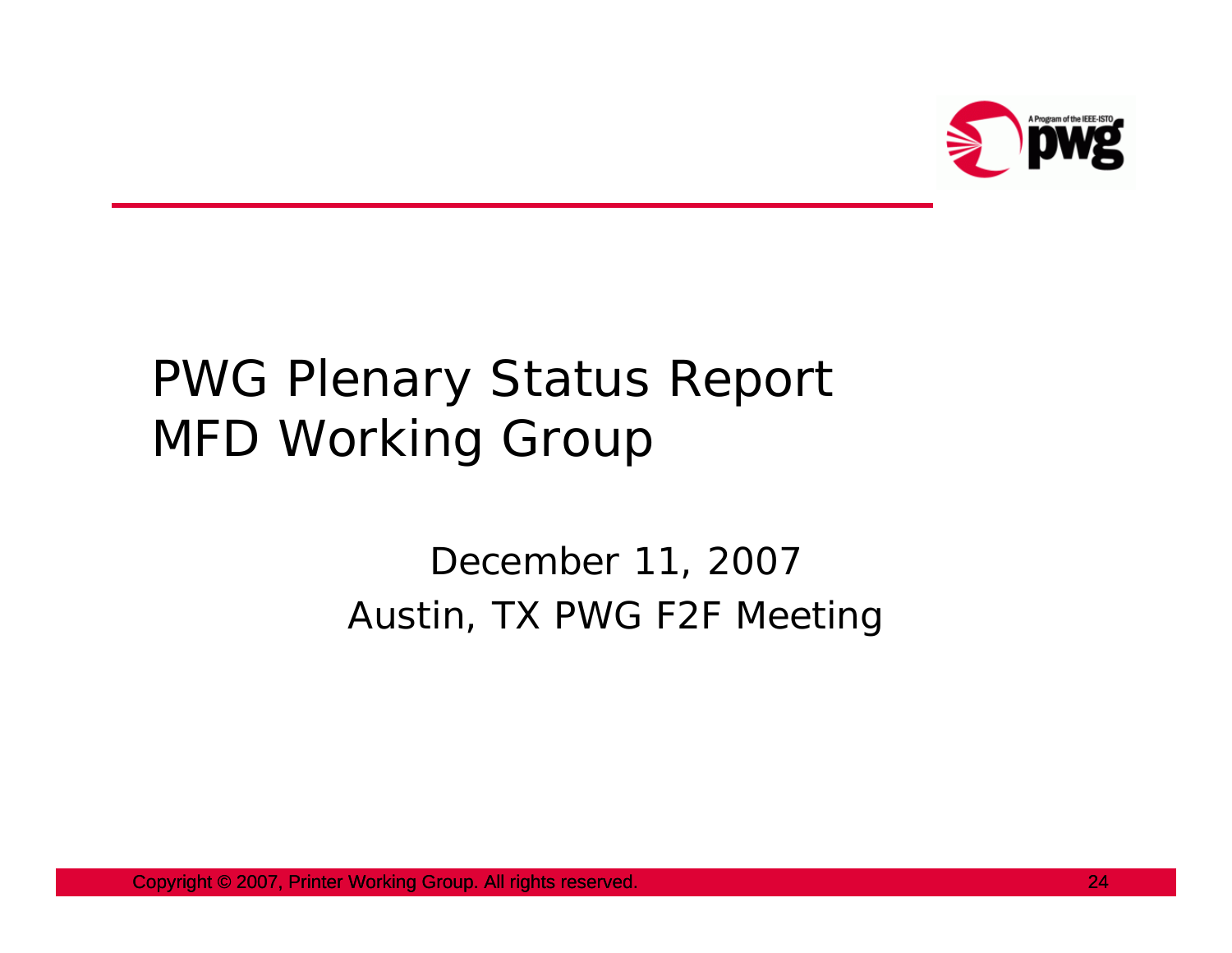

#### **The MFD working group is concerned with the modeling of Multifunction Devices. The Objectives are:**

- Definition of a framework for the data model for the Services and subunits that comprise a Multifunction Device.
	- Began with PWG SM v1.0 (based on IPP Print Service)
	- Incorporated Printer MIB (covers device aspects)
	- Incorporated WIMS model extensions (generalizes framework)
- Definition of Print Service operations derived from IPP.
- Scan Service is current focus of the Working Group.
	- Requirements near complete
	- •Straw man proposal for Scan Service operations and data model is available
	- Objective is semantic alignment for Scan similar to what PWG SM v1 did for Print
- Other Services of Multifunction Devices will reuse semantics from Print and Scan whenever possible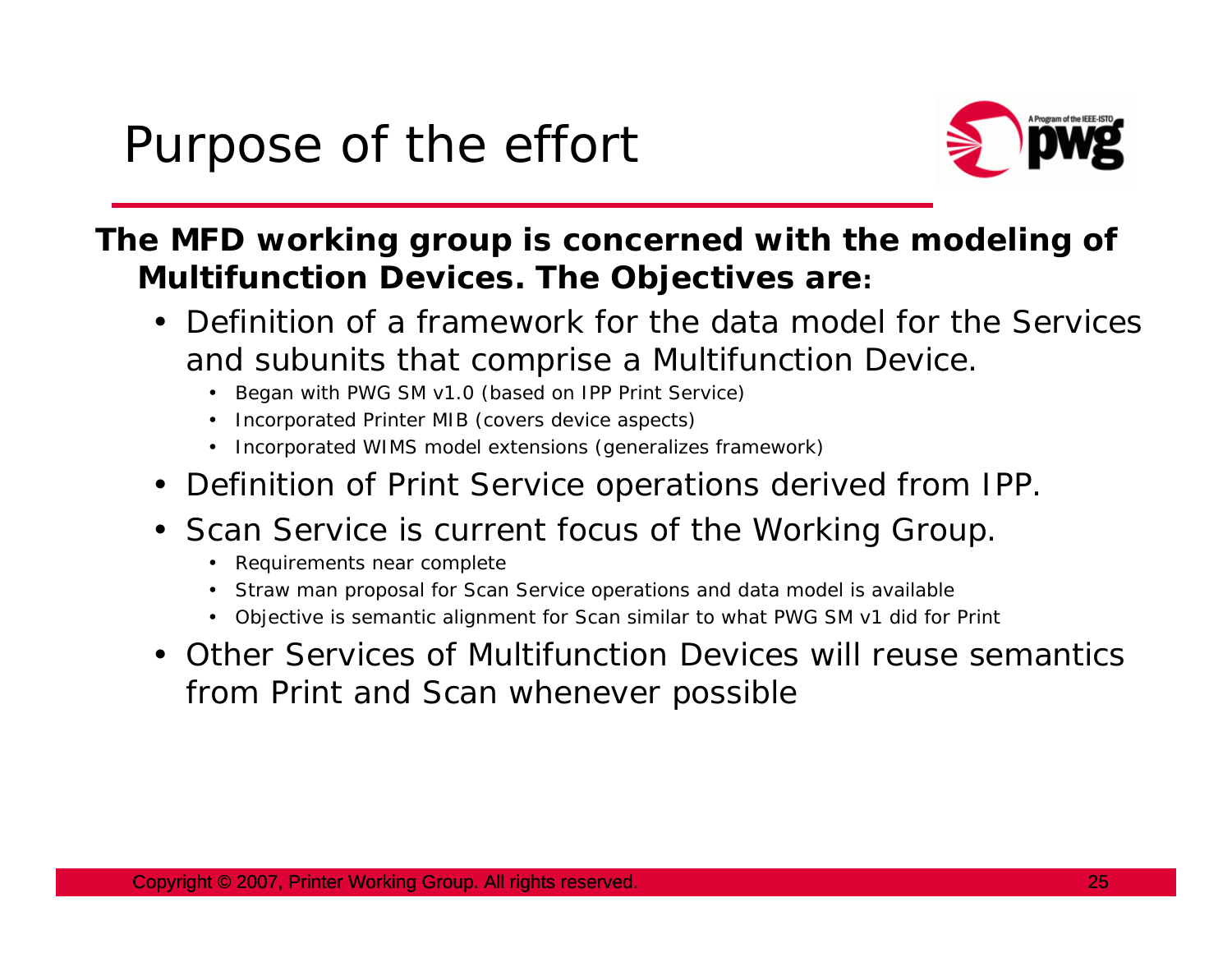## Work Items for the WG

- What We're Doing
	- Initial focus is limited to Scan
	- Developing an XML Schema in parallel with the specification
	- Separating common information from service specific information
	- Reusing existing semantic whenever possible
	- We are delaying the definition of the other Services (e.g. Copy, FaxIn) until Scan is complete
- • What We're NOT Doing
	- We are not defining complex services or work flow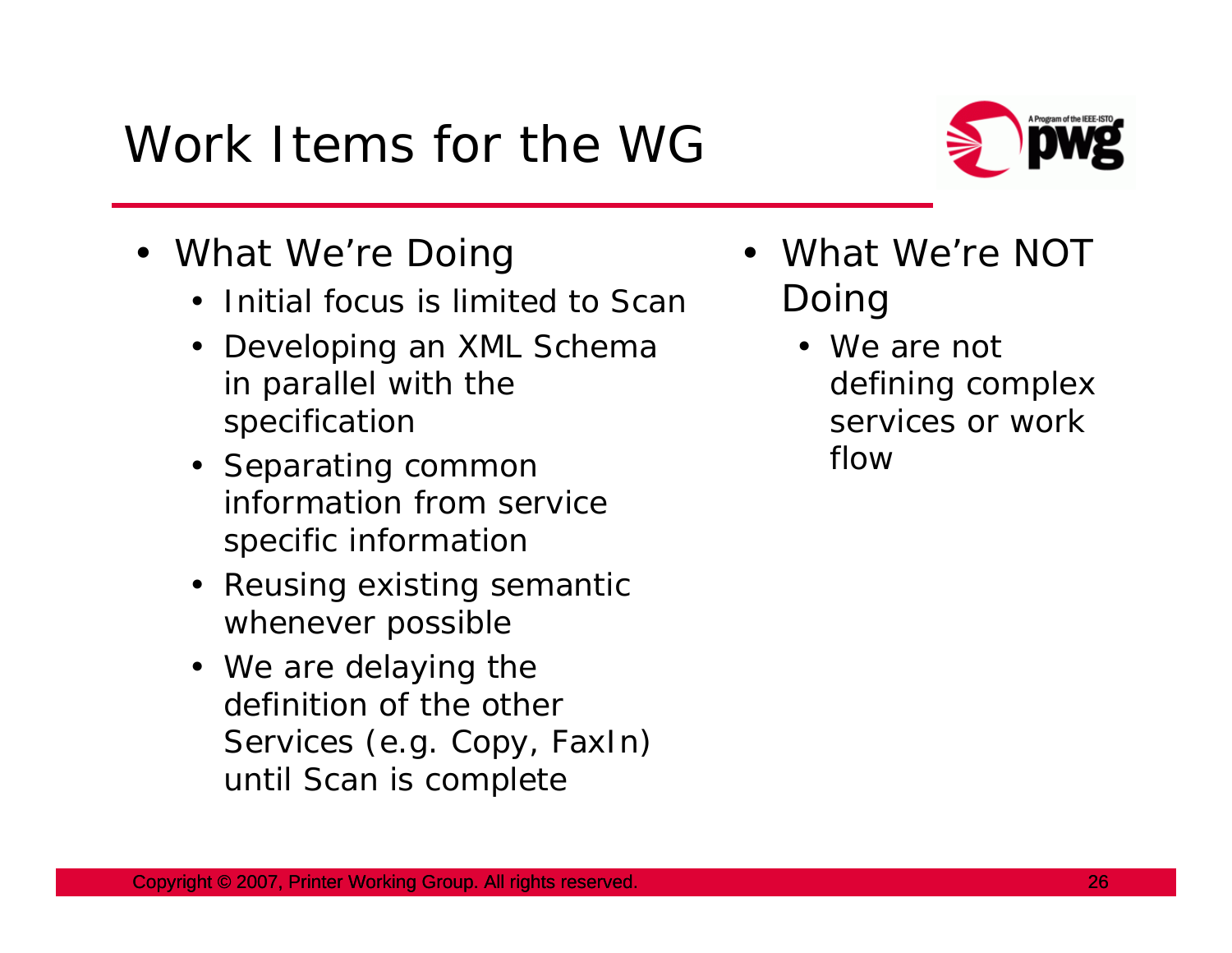

- Scan Requirements near completion.
- Next round of discussions will flesh out the objects, attributes, values, operations and parameters (straw man proposal available)
- A protocol binding should follow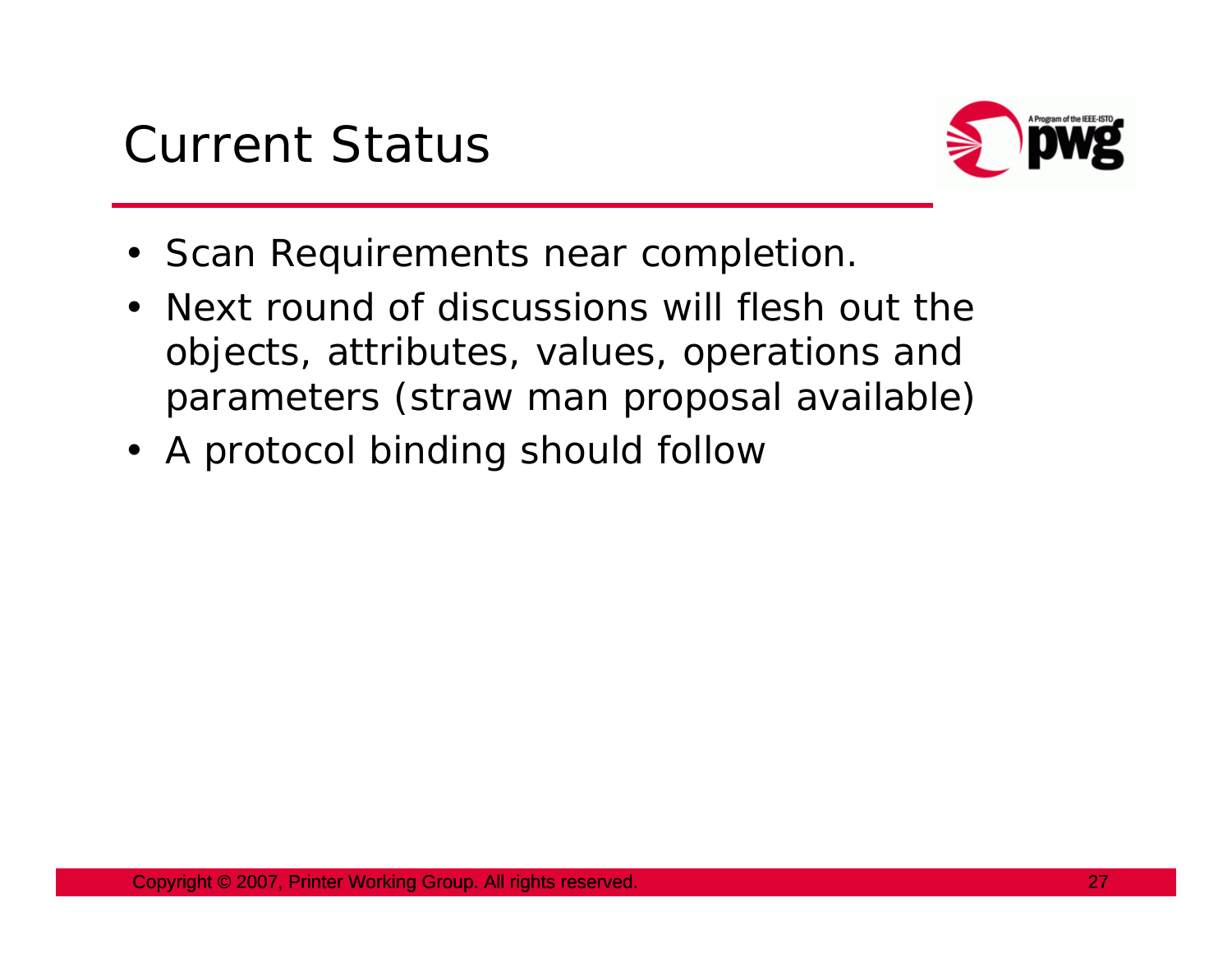

• Work on specification of Scan objects, attributes, values, operations and parameters that meet defined requirements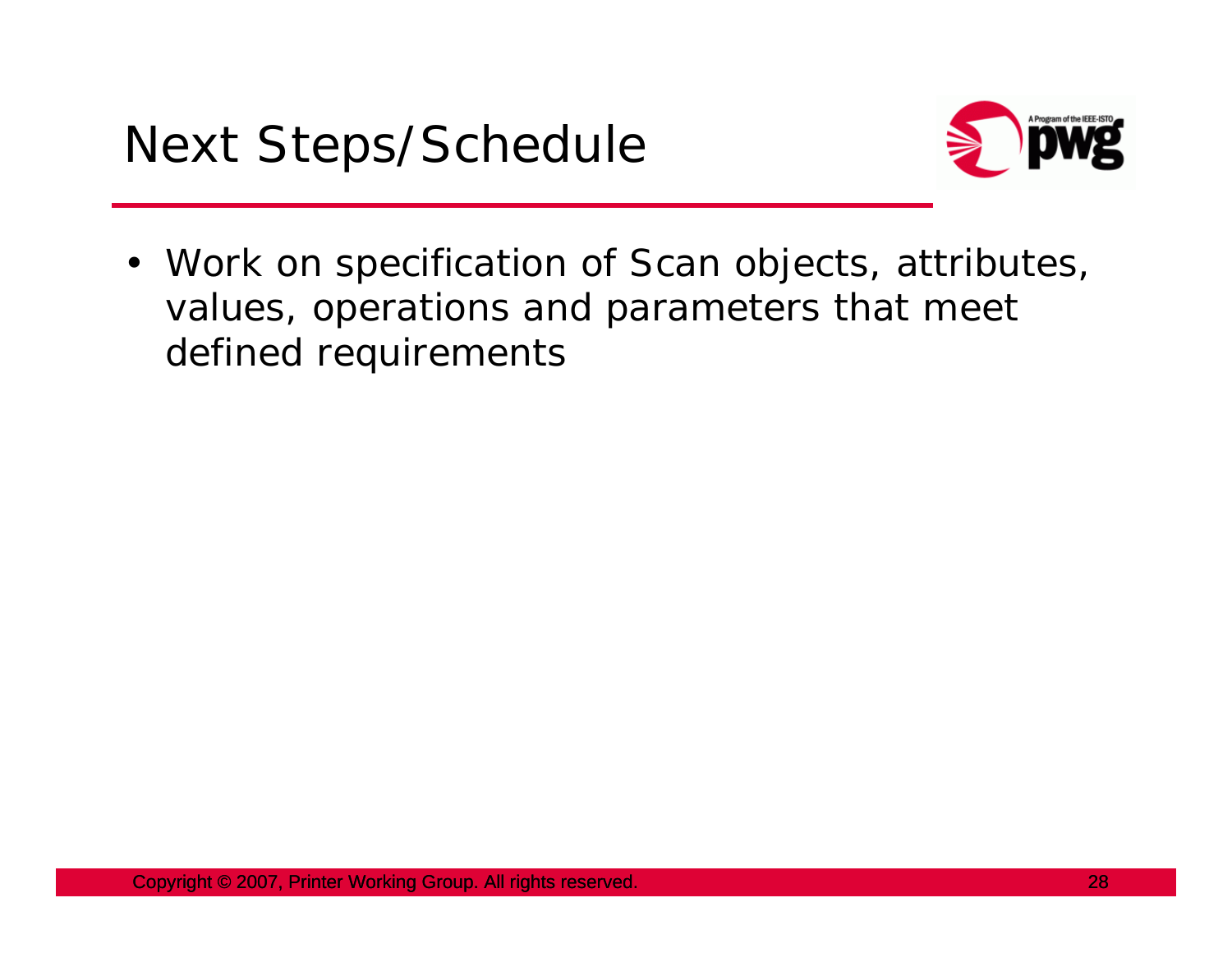

• The group maintains a Web Page and WIKI pages,

http://www.pwg.org/mfd/

http://pwg-wiki.wikispaces.com/MFD

- You can subscribe to the MFD mailing list by sending an e-mail to majordomo@pwg.org with a **blank subject line** and a message of: subscribe MFD
- The group holds periodic phone conferences, with dates, call numbers and agenda listed on the PWG Google Calendar.

http://www.google.com/calendar/render?cid=istopwg%40gmail.com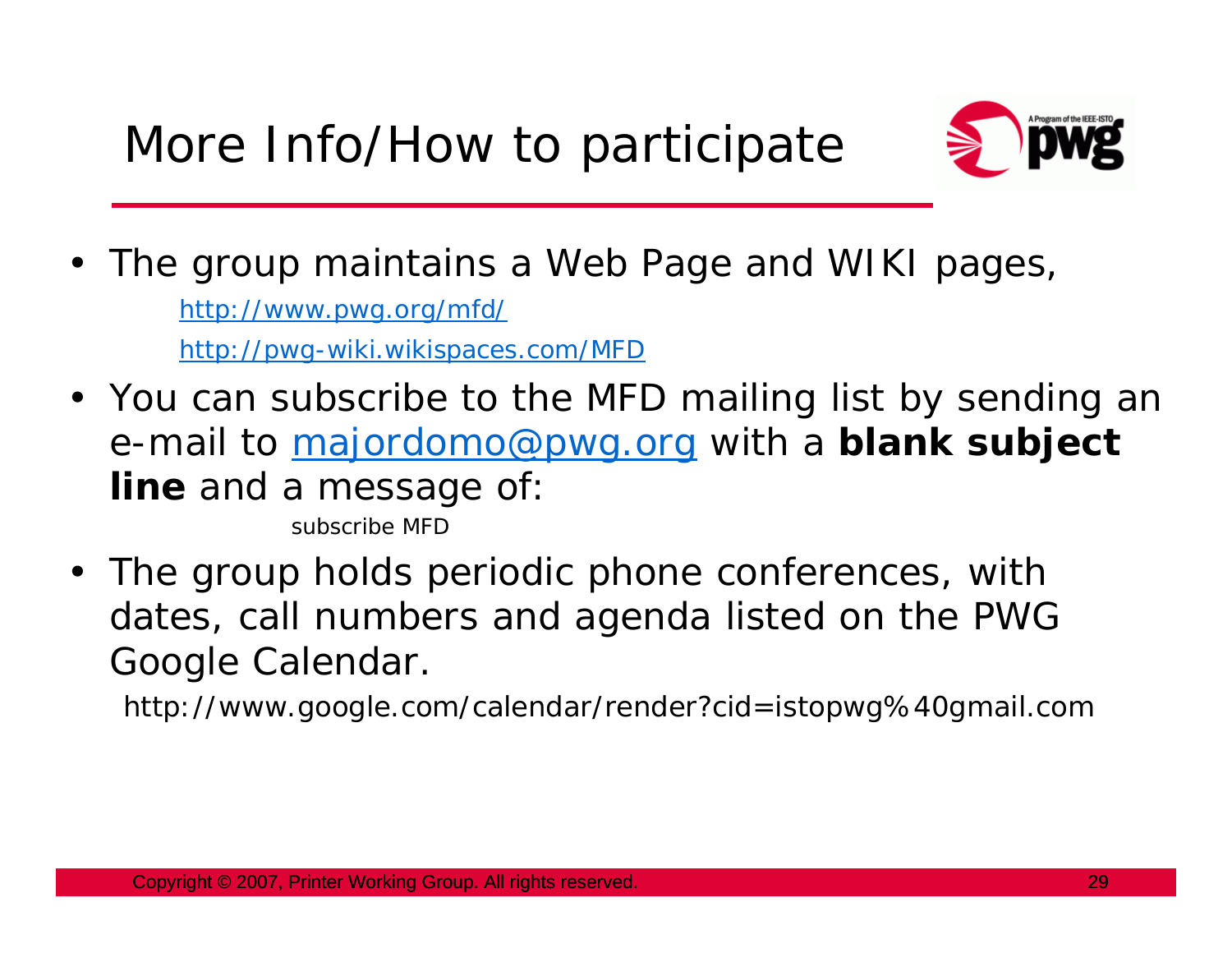

## MFD ALERTS

#### PWG Plenary – December 11, 2007

Copyright © 2007, Printer Working Group. All rights reserved. 30 30 30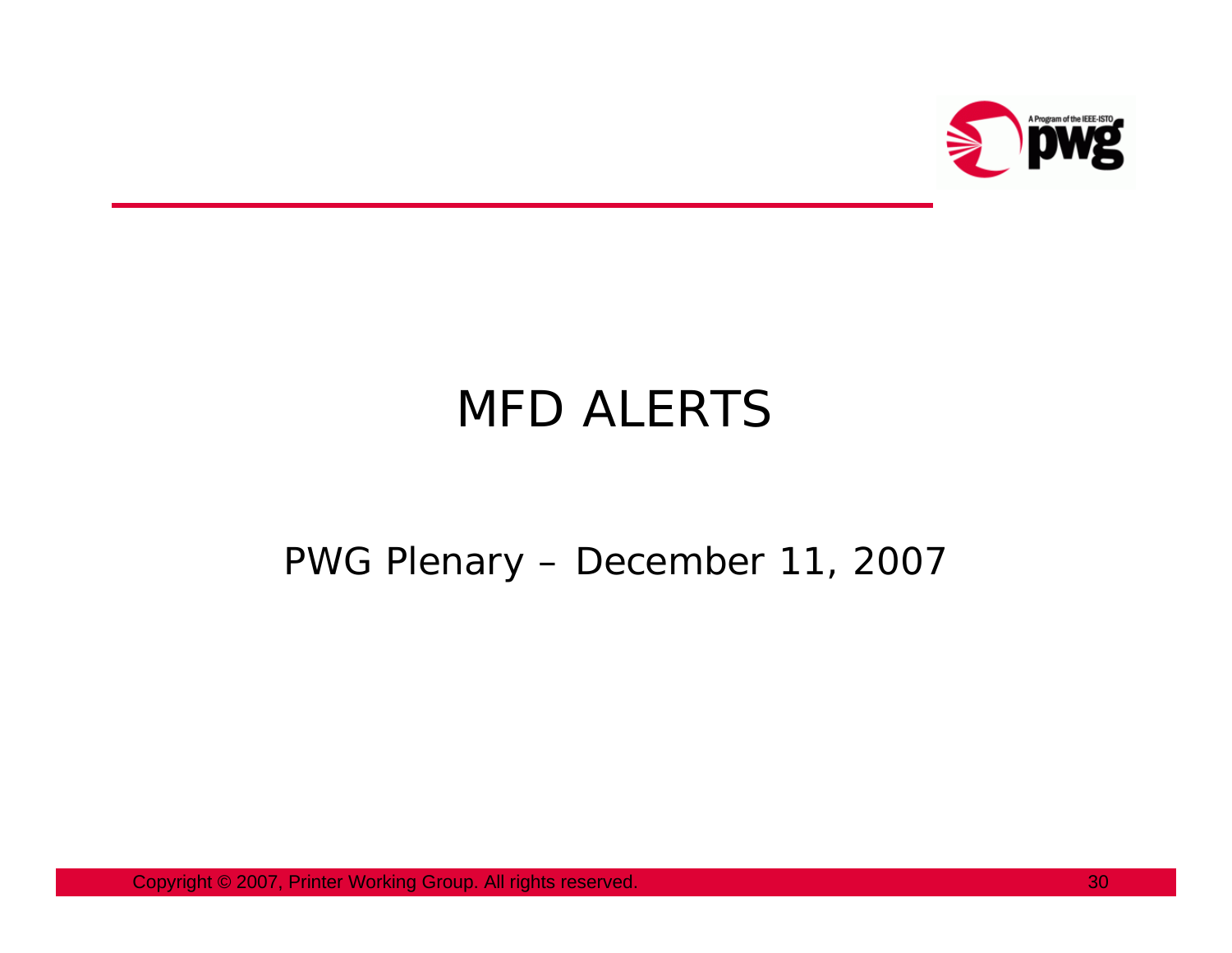### The Problem to Solve



- I have utilities to manage printers
	- My utilities use SNMP and …
	- … the Printer MIB Alert Table.
- Multifunction devices are shipping
	- I want to use ..
	- … existing utilities to support MFDs
	- … and minimize modifications to these utilities.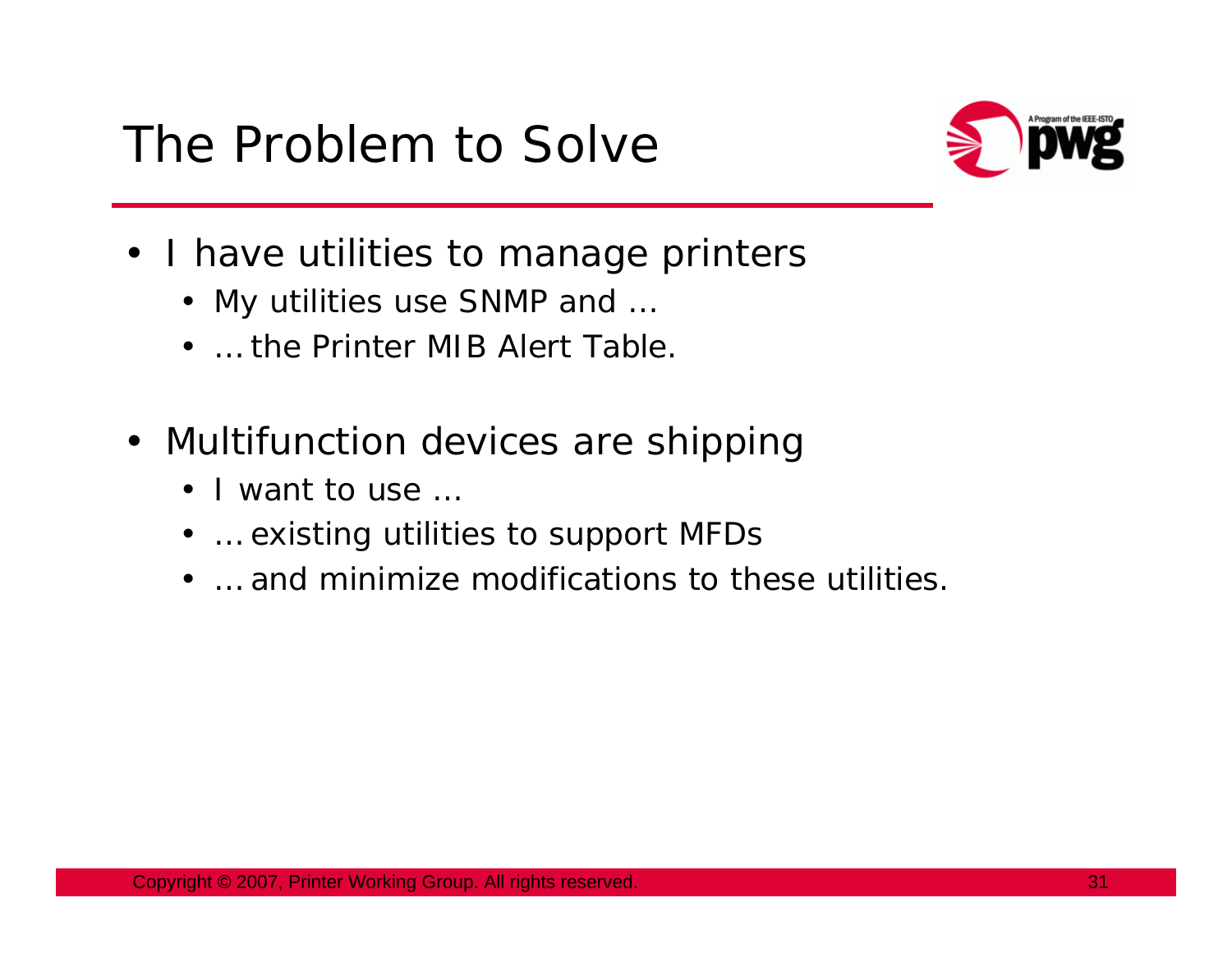## Project History



- Project Proposal
	- January 19, 2006
- First Draft Document
	- May 22, 2006
- Latest Draft Document
	- March 13, 2007
	- Status: Prototype
- Next Step
	- Need one or more prototypes to advance to Candidate Standard.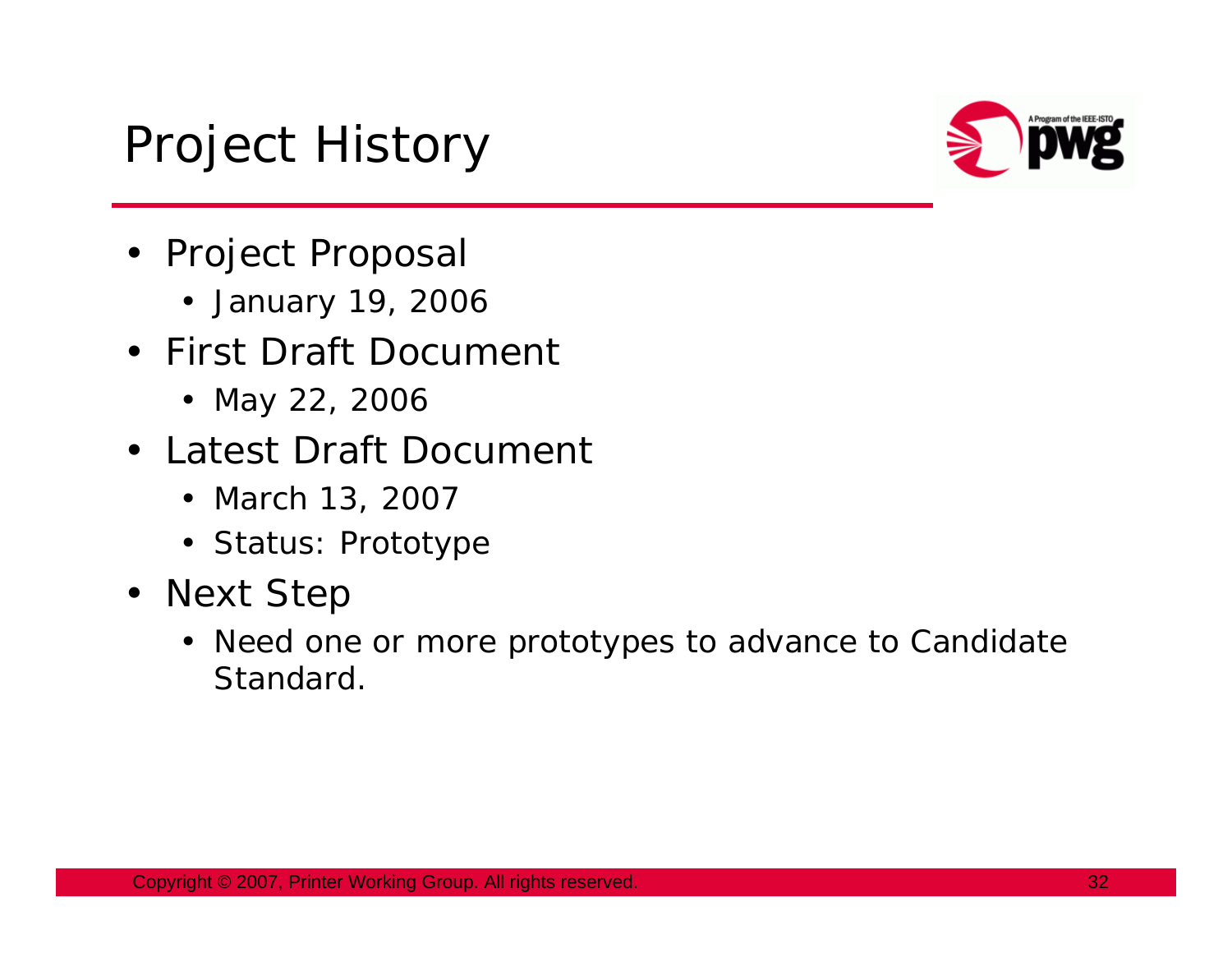

- The current specification is at ftp://ftp.pwg.org/pub/pwg/pmp/wd/wd-mfp-alert-groups10-20070313.pdf
- PMP Web Page:

http://www.pwg.org/mib/index.html

• PMP mailing list

pmp@pwg.org

 $\bullet~$  To subscribe to the PMP mail list see:

http://www.pwg.org/mailhelp.html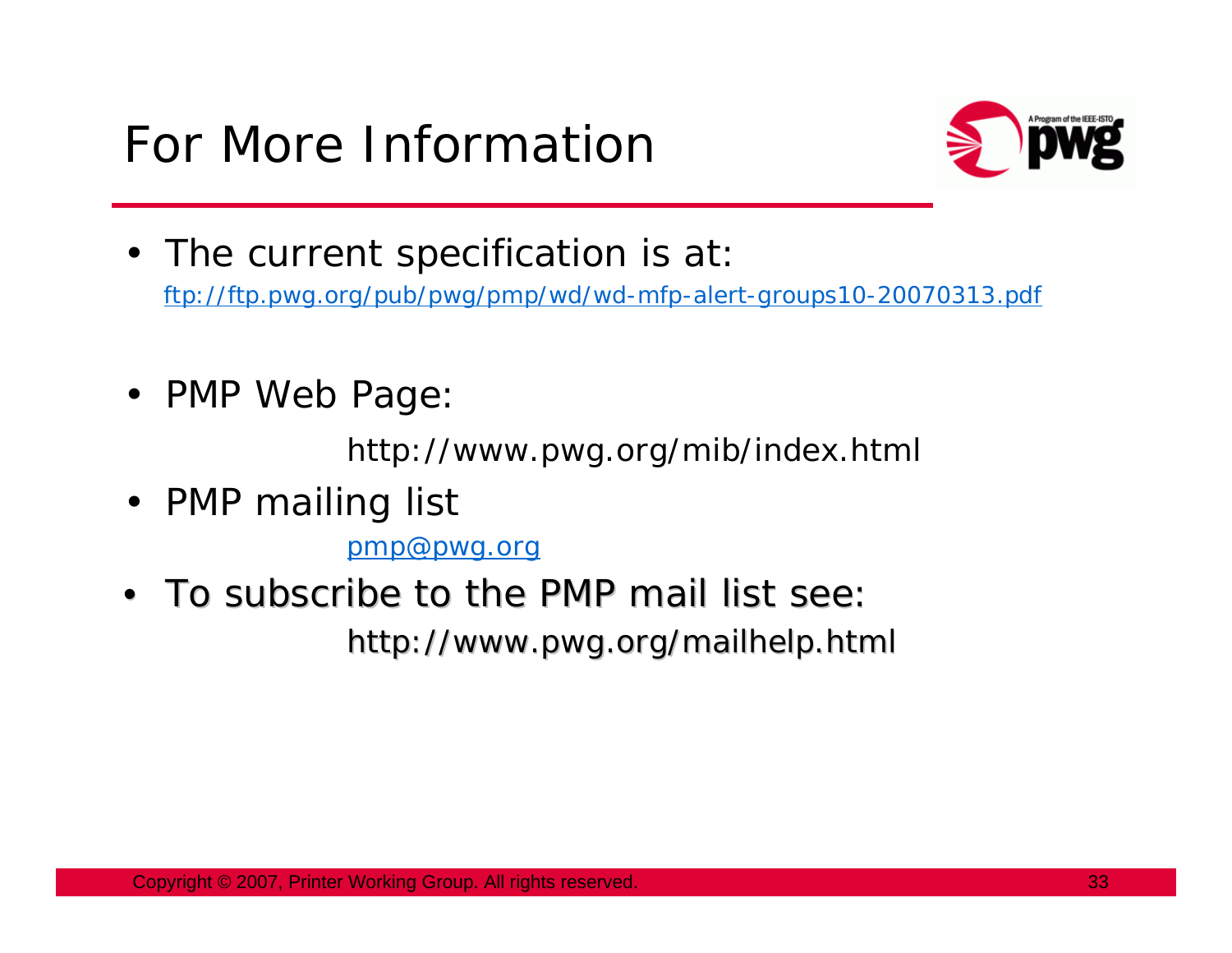

- PWG Intellectual Property Statement Update
	- Don't plan on changing the intent, but the language in the PWG Process 2.0 document is out of date in relation to current practices for industry groups such as the PWG.
- PWG Copyright Statement Clarificatior
	- While the PWG does not own any specific IP, the output of the PWG Working Groups (Standards, Candidate Standards, schemas, MIBs, etc.) are subject to copyright protection and acknowledgement.
	- The PWG strongly encourages the use of PWG Standards, Candidate Standards, and other works by PWG members and others.
	- However…occasionally the "value" or relevance of the PWG is called into question…if the PWG had been acknowledged for all the work that has been used for other derivative specifications and standards, this question would likely never be raised!!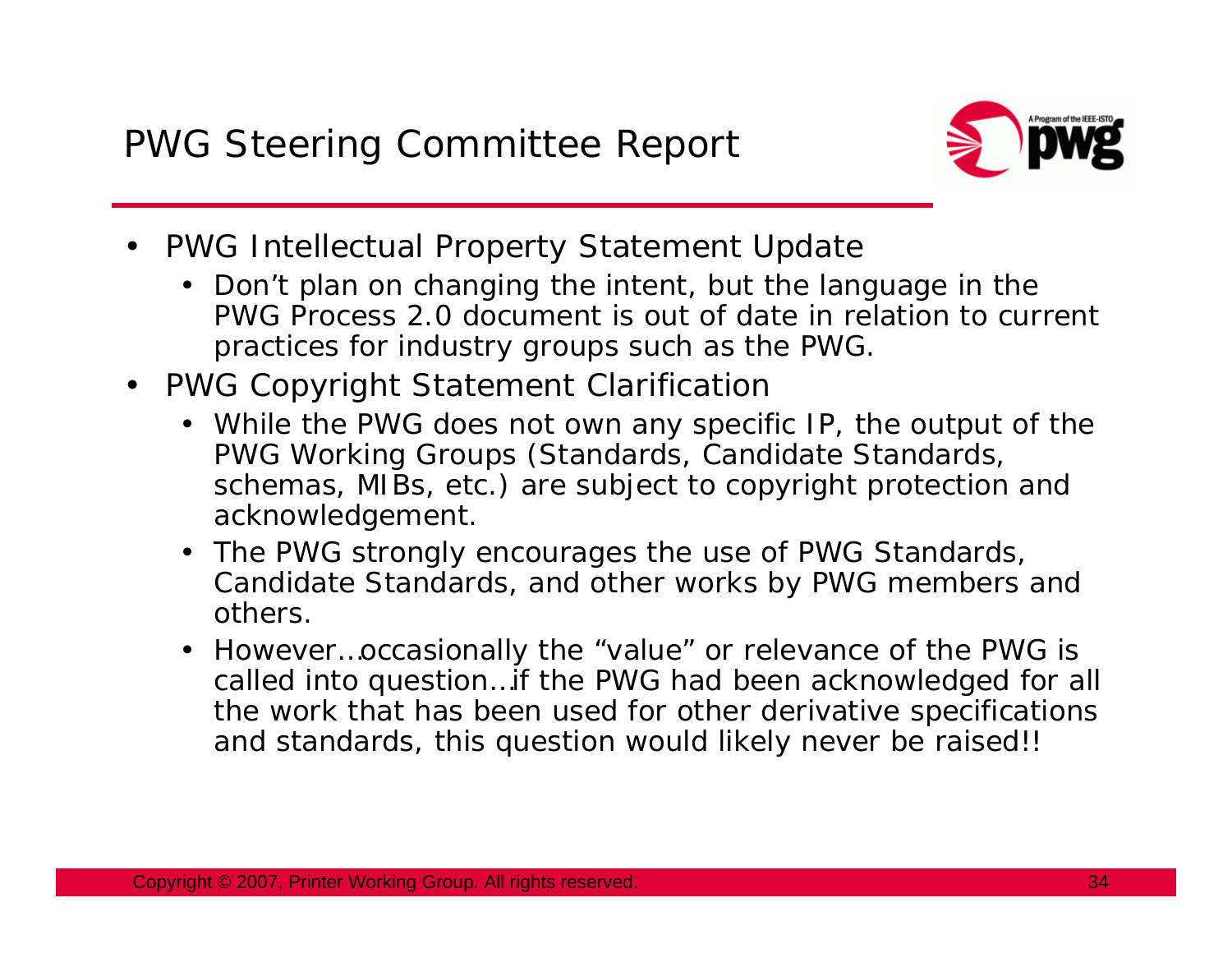

- • PWG Copyright Notice:
	- n Please note that the pages on the Site may contain other proprietary notices and copyright information, the terms of which must be observed and followed.
	- $\blacksquare$  Unless otherwise noted, all information, text, articles, data, images, documents, software or other materials (collectively hereinafter referred to as the "Materials") contained on any page or directory within this Site are copyrighted by the Printer Working Group or a third party (hereinafter collectively referred to as the "Copyright Holder"). Title to copyright in the Materials will at all times remain with the Copyright Holder. You may only use, download or copy the Materials contained in the Site in accordance with the following Terms and Conditions.
	- n Any copies of the Materials must retain the copyright notice, and any other proprietary notices contained in such Materials.
	- You may edit, modify or make use of the Materials on this site as long as an acknowledgement of the original Copyright Holder is maintained with the derivative work.
	- n Nothing on this Site shall be construed as conferring any license under any Copyright Holder's intellectual property rights, whether by estoppel, implication or otherwise.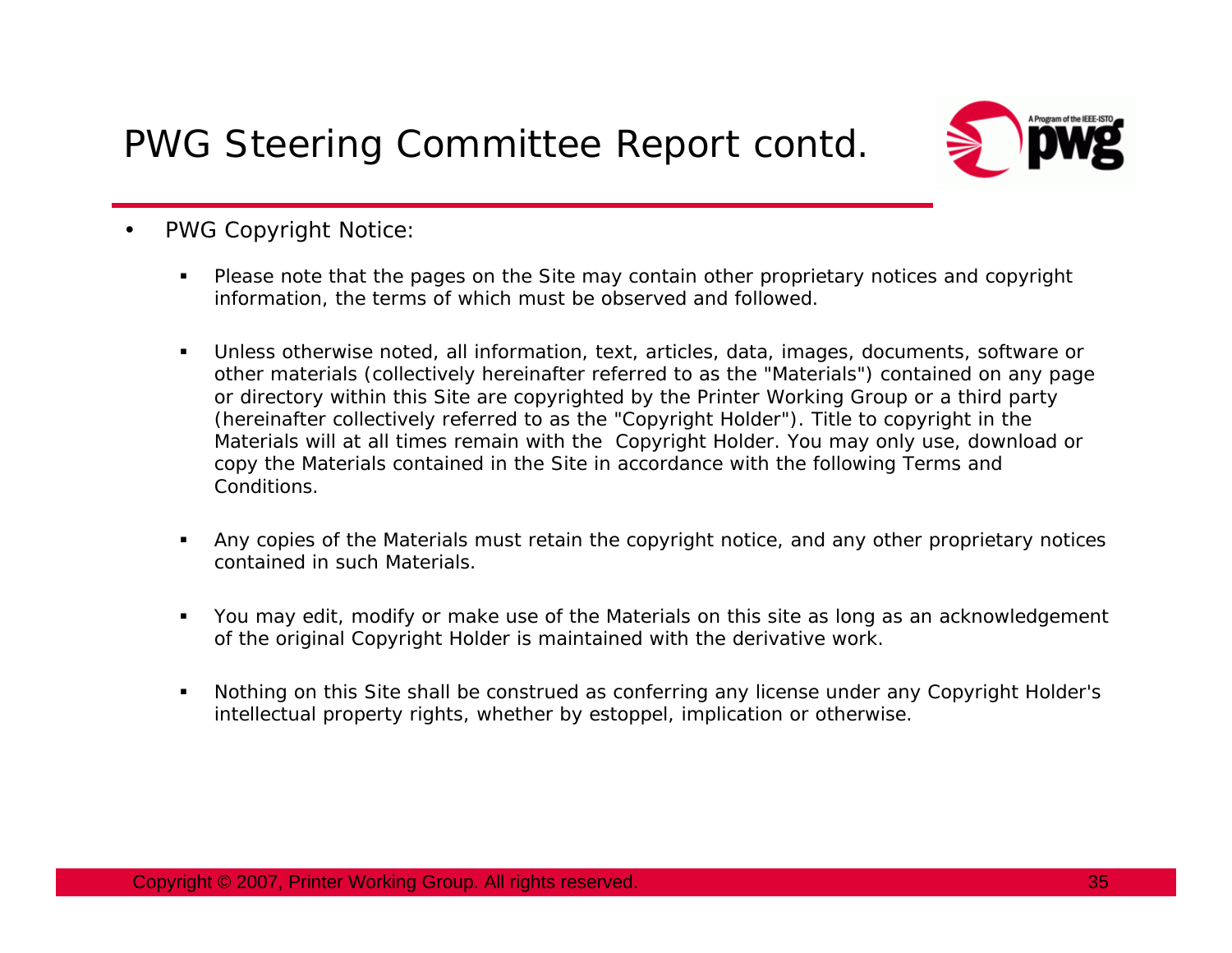

- • Potential projects being discussed
	- 1. Vendor Private/Enterprise MIB repository
		- ¾ Provide a managed directory (or web site) for vendors to include information about their private MIB(s).
	- 2. Best Practices for implementing the IEEE 1284 Device ID **String** 
		- ¾ Standardization of the keywords that are used in the 1284 string such that they can me programmatically parsed more effectively.
	- 3. Internet Printing Protocol (IPP) v2.0
		- ¾ Create a standard that extends the current IPP v1.1 standards to include some of the many currently optional, but highly desirable IPP extensions.
- • Other Items
	- 1. Request from TCG/HCWG for a work effort to define attributes for Network Access Control.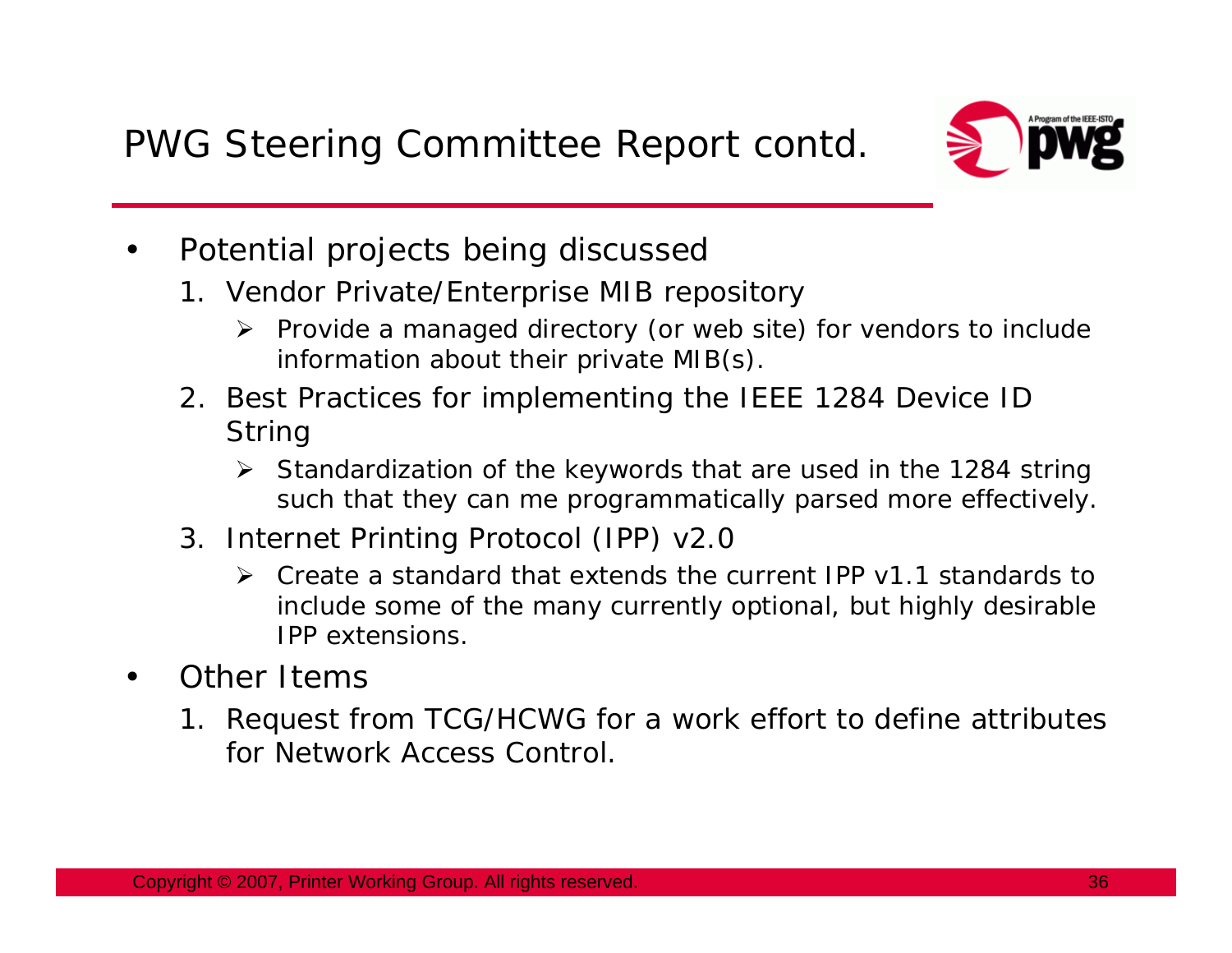

#### Questions/Discussion?

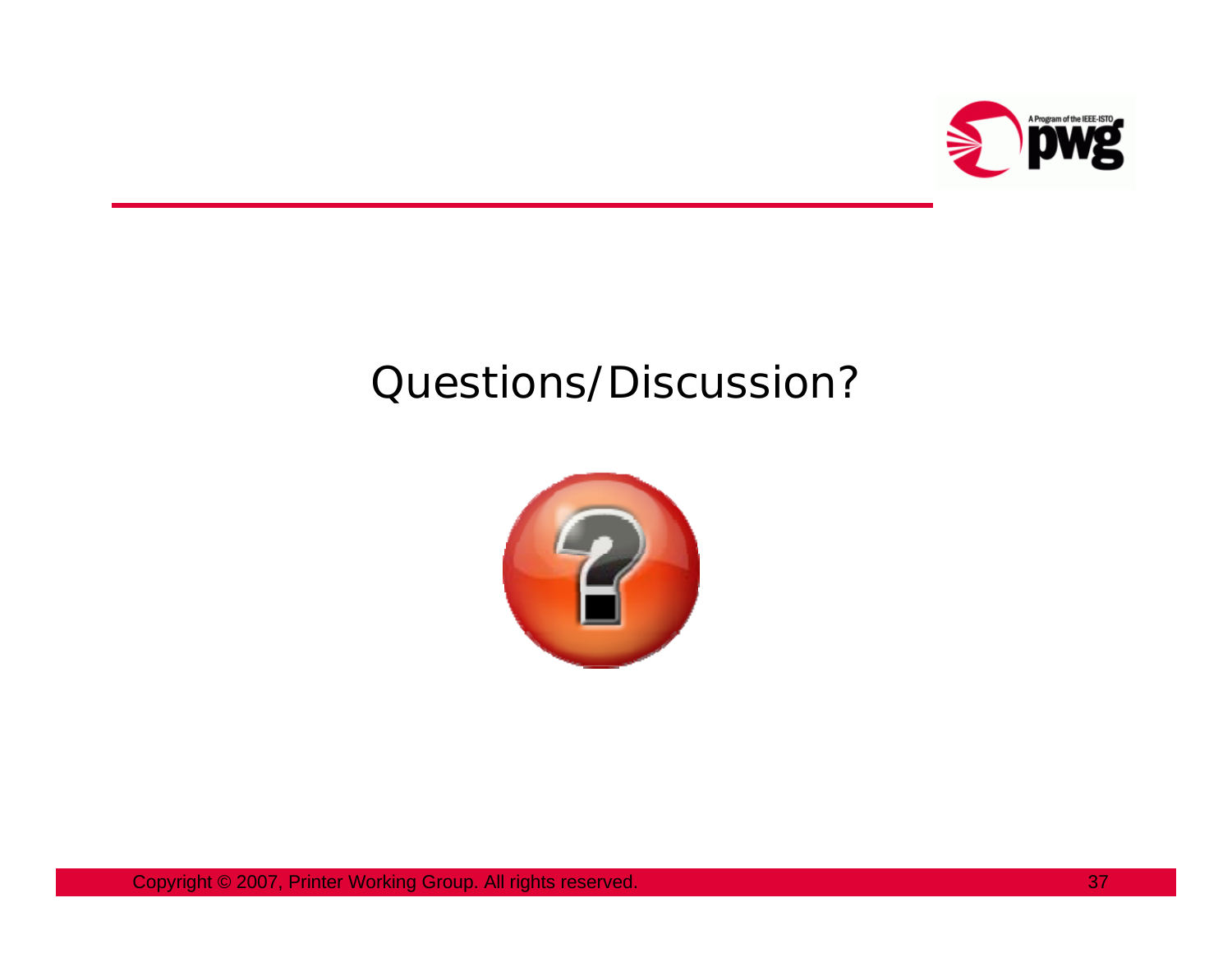

#### Thanks to Dell for hosting the meetings this week and to Rick Landau for the logistics planning!!